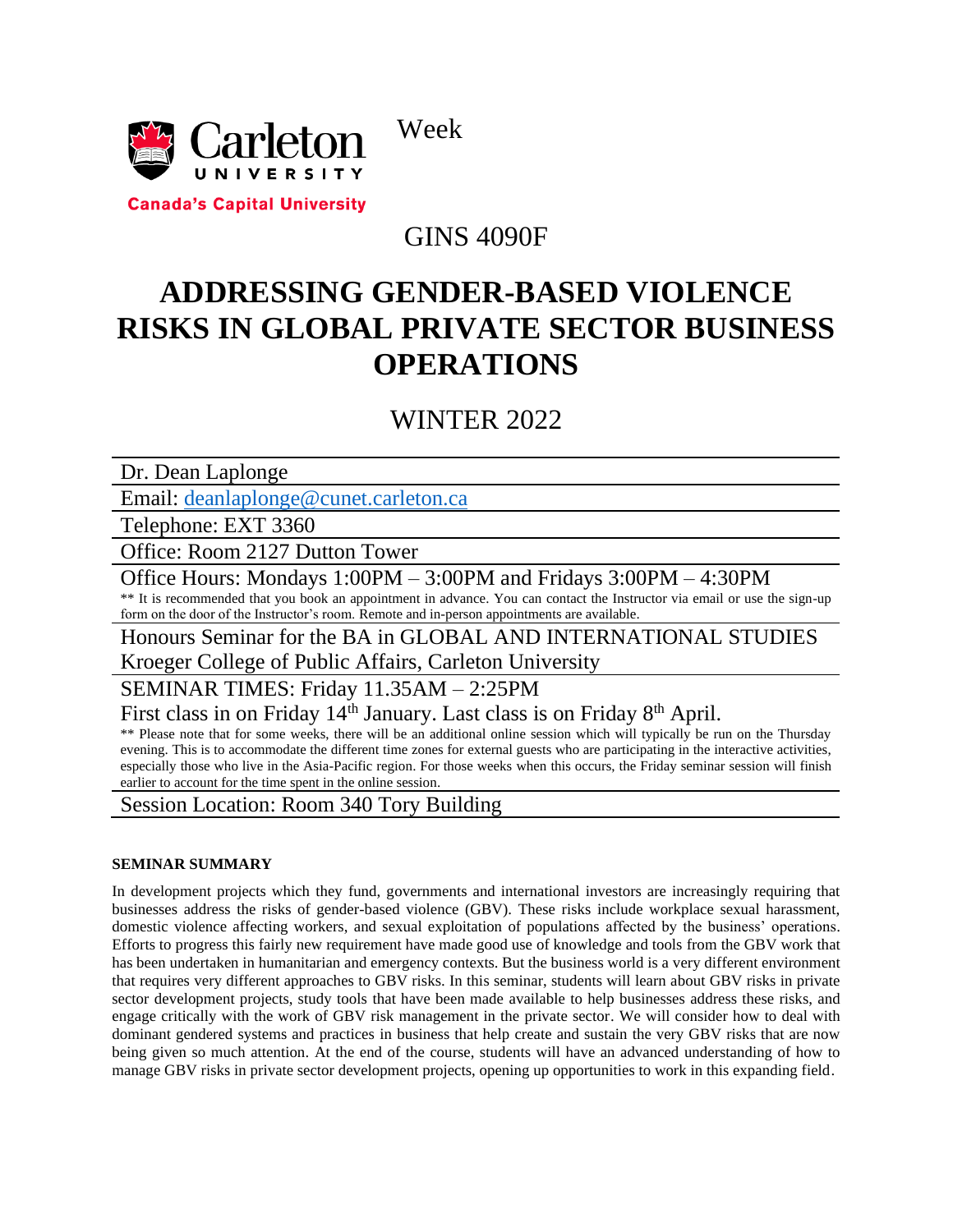#### **LEARNING FORMAT**

This class will be taught using a combination of online and in person sessions. Seminar classes will include opportunities for remote interactions with GBV professionals from around the globe, activities and discussions on the weekly topics and readings, analyses of GBV tools that have been designed for use in the private sector, and other activities designed to provide opportunities for sharing ideas about key issues related to the management of GBV risks in workplaces and business-affected communities. Regular attendance in person is required. It is expected you will have completed the assigned weekly readings and prepared for any in-class activities each week. Please note that a Zoom link has been provided for each session. We will use these weekly Zoom links for guests and any online class sessions.

## **EXPECTED LEARNING OUTCOMES**

As a result of completing this seminar course, you can hope to acquire the following knowledge and skills:

- An understanding of how GBV is being approached and managed as a risk to business operations.
- Knowledge of work that has already been completed to help businesses manage GBV risks that exist or emerge in their workplaces and in communities affected by their operations.
- Knowledge of how to ensure GBV risk management undertaken by businesses is conducted in a safe and ethical manner, to ensure a "Do No Harm" approach is taken and to promote better outcomes for populations at risk of business-related GBV and for survivors of business-related GBV.
- An ability to adopt a critical perspective towards the systems and practices of GBV risk management in the private sector.
- Readiness to enter into the professional space of supporting businesses to manage GBV risks.

### **REQUIRED TEXTS**

Assigned readings are listed in the SEMINAR WEEKLY SCHEDULE. Unless otherwise stated, you are expected to study all the readings listed for a particular week. In many cases, however, you can select one or two from a longer list…or read all if you want to! All readings can be accessed through Brightspace. You should ensure you have access to the Brightspace page for the seminar by the start of Week 1. Where readings and other learning resources are publicly available, website links have been provided.

## **EVALUATION**

Evaluation for this seminar course is based on the following required elements:

| 1. Article Review               | 10% | Due by 4 March                           |
|---------------------------------|-----|------------------------------------------|
| 2. Critical Engagement          | 30% | Task 1 due on Friday of assigned week    |
|                                 |     | Task 2 due by Wednesday of assigned week |
|                                 |     | Task 3 due by Monday after assigned week |
| 3. Main Assignment              | 50% | Proposal (10%) due by 4 February         |
|                                 |     | Draft (20%) due by 25 February           |
|                                 |     | Final (20%) due by 20 April              |
| 4. Attendance and Participation | 10% |                                          |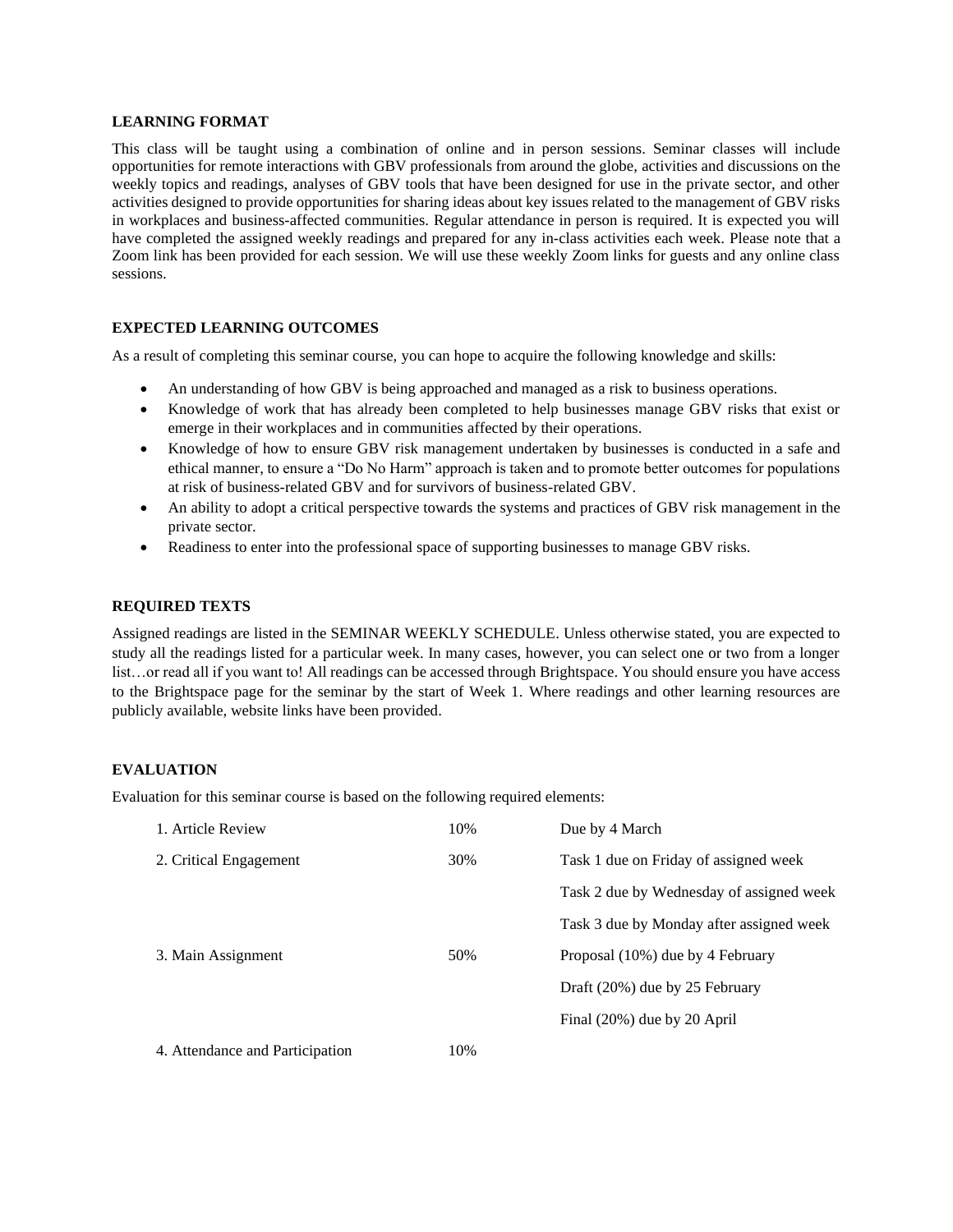## *1. Article Review*

For this assignment, you will need to select one of the readings assigned in weeks 1 through 6. The review should be no more than 500 words. It should provide a succinct summary of the main points of the article AND some critical engagement with these main points. Critical engagement means that you are able to identify and explain how the main points might be expanded or challenged by referring to other research or work that the authors have not included or have not sufficiently considered in their article.

## *2. Critical Engagement*

This assignment requires that you dig deeper into an assigned weekly topic (through analysis) and encourage new thinking on this topic (through class activities and questions). For this assignment, there are three tasks. You will be assigned a weekly topic, commencing from Week 4.

## Task 1: Run a 15-minute in-class activity to engage other students on the weekly topic (15%)

Prepare and run a short, interactive, and fun activity that aims to teach your fellow students more about a particular aspect of your assigned weekly topic. Your activity could be a game, a rapid challenge, a quiz, or any other form of activity that encourages in-class participation. The emphasis here is on making the activity interactive and fun, as well as informative – so, please keep these aspects in mind when planning and running your activity. Your activity will be judged based on its relevance to the weekly topic, creativity, and how well it encourages learning and new knowledge on the weekly topic for other students. After participating in your activity, your fellow students will be asked to comment in confidence and anonymously on your activity; and these comments will be factored into the assignment of your grade for this task.

## Task 2: Submit four (4) questions related to your weekly topic (5%)

Each question should encourage us to further explore the weekly topic through discussion and debate. The questions should seek information about your weekly topic that you have not been able to answer thoroughly through your research; and encourage a discussion that you think is important. Some of your submitted questions may be used during the class.

## Task 3: Provide a written response to and engagement with your assigned weekly topic (10%)

This paper should be no more than three (5) pages in length (double-spaced with 12-point font). While it should show that you have completed the assigned readings for your weekly topic, it needs to offer more than a summary of these readings. It should:

- refer to other literature on the topic that you have read and analyzed;
- explain how the research you completed helped your group to build their in-class activity; and,
- provide some reflections on how effective your in-class activity was in terms of motivating learning on GBV risks and how it might have been improved.

## *Main Assignment*

For the main assignment, you can choose to write a research paper OR create a business tool.

Research Paper: A 20-page (double spaced with 12-point font) academic essay that shows new thinking about a particular weekly topic or an issue that has been discussed in the seminar course. The research paper should offer a more substantial critical engagement with the topic or issue than is expected in the critical review paper. You will need to show evidence of having completed independent research that includes readings beyond those assigned for the seminar course.

• Main assignment proposal: You will write a two (2) page proposal (double spaced, with 12-point font) that outlines your hypothesis or thesis statement, and summarizes the main issues you intend to consider in your research paper. In this proposal, you will also provide a paragraph-by-paragraph structure for your research paper, as well as a list of articles and other materials you intend to study to inform your paper.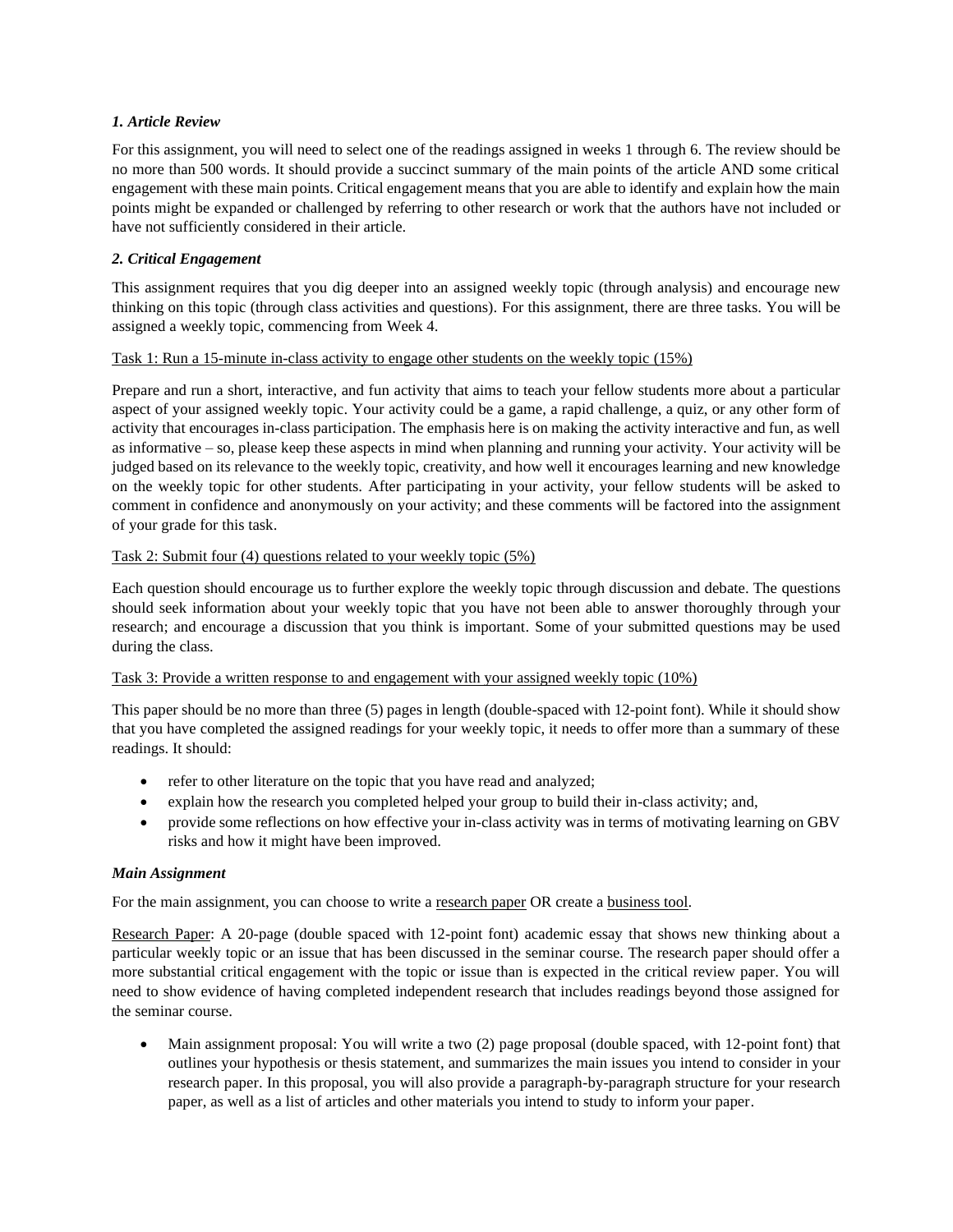- Main assignment draft: You will expand on the structure you provided in your proposal, to provide a draft of the main body of your research paper. Your hypothesis or thesis statement will serve as the introduction to the paper for this draft version. You do not need to wrote a full introduction for the draft. Also, you do not need a conclusion paragraph at this stage, but you should be able to provide a few lines that indicate the overall findings of your research to date.
- Main assignment final version: You will respond to feedback you have received on your draft and address any areas identified as needing extra work or thought. Your final assignment is expected to be significantly different from your draft and should show clear evidence of having completed additional research to strengthen your argument and findings.

Business Tool. A practical tool that will help businesses undertake a particular aspect of GBV risk management. The tool can be something that businesses can use to identify GBV risks, develop their approach to responding to identified GBV risks, undertake GBV prevention in workplaces or project-affected communities, or improve their readiness to respond to GBV incidents safely. The tool should be practical and targeted. It should be something that a person who is not a GBV expert but who works on GBV risks in their business could easily and ethically use.

\*\* NOTE: Completed tools that are graded as B or above may be adapted or used as is, and made freely available in the public domain for businesses to use.

- Main assignment proposal: You will first write a two (2) page proposal (double spaced, with 12-point font) that explains what the tool will do and how it will be used. In this proposal, you will also explain why the tool will benefit the overall practice of GBV risk management by business.
- Main assignment draft: You will create a draft of your tool in a format that is ready to be used. You will include a 500-word exegesis that explains:
	- a. the reason you have chosen to create this tool;
	- b. why you think this will be an important tool for supporting GBV risk management; and,
	- c. how you expect it will help a business to manage GBV risks in its workplace or project-affected communities.

You will also write clear instructions targeting a business audience on how to use the tool. You will partner with an external professional to pilot your tool with a business. Assistance will be provided in making this partnership connection.

• Main assignment final version: Based on the feedback you receive from the pilot, you will make significant adjustments to your tool to ensure it is something that can be used by a business independently of any external support to help them complete a specific aspect of GBV risk management. This means ensuring the tool is in a user-friendly format, includes easy-to-follow instructions, and is clear on what the outcomes and benefits will be for businesses that use this tool. You will partner with a professional designer to ensure your tool is presented in a suitable format. Assistance will be provided in making this professional connection. In addition, you will need to submit a second 500-word exegesis in which you explain why this tool is important, how it will benefit the overall management of GBV risks in the private sector, and how you are sure it is a tool that can be used by business in a manner that does no harm to populations at risk of experiencing GBV related to business projects.

## *Attendance and Participation*

An attendance record will be taken in all in-person sessions. Your grade will also be determined by how much you contribute to in-class discussions and activities, including interactions with guests.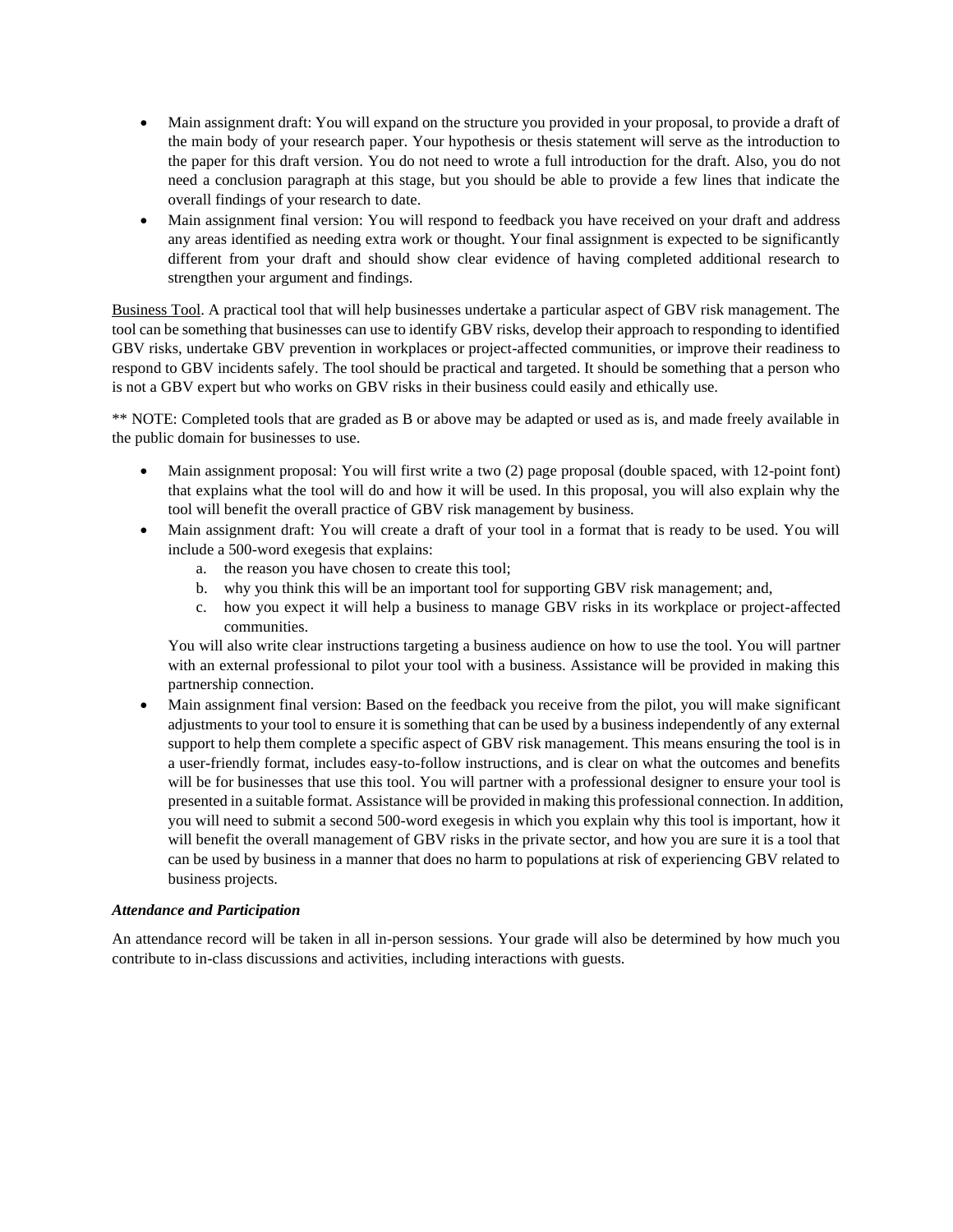## *Grading*

Final standing in courses will be shown by alphabetical grades. The system of grades used, with corresponding grade points is shown in the table below.

| <b>Percentage</b> | Letter grade | 12-point scale | Percentage | Letter grade | 12-point scale |
|-------------------|--------------|----------------|------------|--------------|----------------|
| $90 - 100$        | $A+$         | 12             | 67-69      | $C+$         |                |
| 85-89             | $\Delta$     |                | 63-66      |              |                |
| 80-84             | A-           | 10             | $60 - 62$  | C-           |                |
| 77-79             | $B+$         |                | 57-59      | D+           |                |
| $73 - 76$         |              |                | $53 - 56$  |              |                |
| 70-72             | $B -$        |                | $50 - 52$  | D-           |                |

Approval of final grades: Standing in a course is determined by the Course Instructor subject to the approval of the Faculty Dean. This means that grades submitted by an Instructor may be subject to revision. No grades are final until they have been approved by the Dean.

#### *Submitting Assignments*

All written assignments are to be submitted via Brightspace. Assignments will be commented on in Brightspace. Grades and feedback will not be conveyed via email. You can request an appointment with the Instructor to discuss feedback.

Late assignments will receive a -5% deduction for the first day and -5% per day thereafter. Weekends count as one day. Barring exceptional circumstances, assignments will not be accepted more than three (3) days after the original deadline.

Students are not entitled to extensions on assignments. Extensions are granted solely at the discretion of the Instructor. While medical notes, appeals from the Registrar, etc., may be considered, please note that extensions are not guaranteed and will only be granted in the most exceptional circumstances. No extensions will be permitted for the main assignment final version.

## **SELF CARE, MUTUAL CARE AND SEEKING SUPPORT**

Working on, reading about and discussing GBV can generate a range of emotions in people. I have worked in the field for more than two decades, and yet still there are times when I need to step away to take care of my self. The stories can be so painful and the needs of GBV survivors can be so overwhelming. I am always aware that caring for myself is an important part of my work. I know that I cannot continue to contribute to the prevention of and responses to GBV incidents if I am emotionally unwell. Throughout this seminar course, we will make every effort to create a mutually caring and respectful environment where we can all learn more about GBV and where we can strive to create work that will benefit us, GBV practitioners and GBV survivors. We will have regular check-ins. We will learn some self-care good practices. I encourage you to pay attention to how our focus on this topic may be affecting your personal wellbeing. GBV work is extremely challenging, so please take care of yourself and your colleagues throughout this seminar course. Equally, GBV work is extremely rewarding, so please enjoy the academic and personal journey you will take over the next few months.

If you feel anxious at any point during one of the in-person classes, take five minutes out and/or speak to me if you want to. If you want to discuss any issues on private, you can also contact any of these services for support: [Carleton University Department of Equity and Inclusive Communities](https://carleton.ca/equity/)

[Carleton University Health and Counselling Services](https://carleton.ca/health/counselling-services/)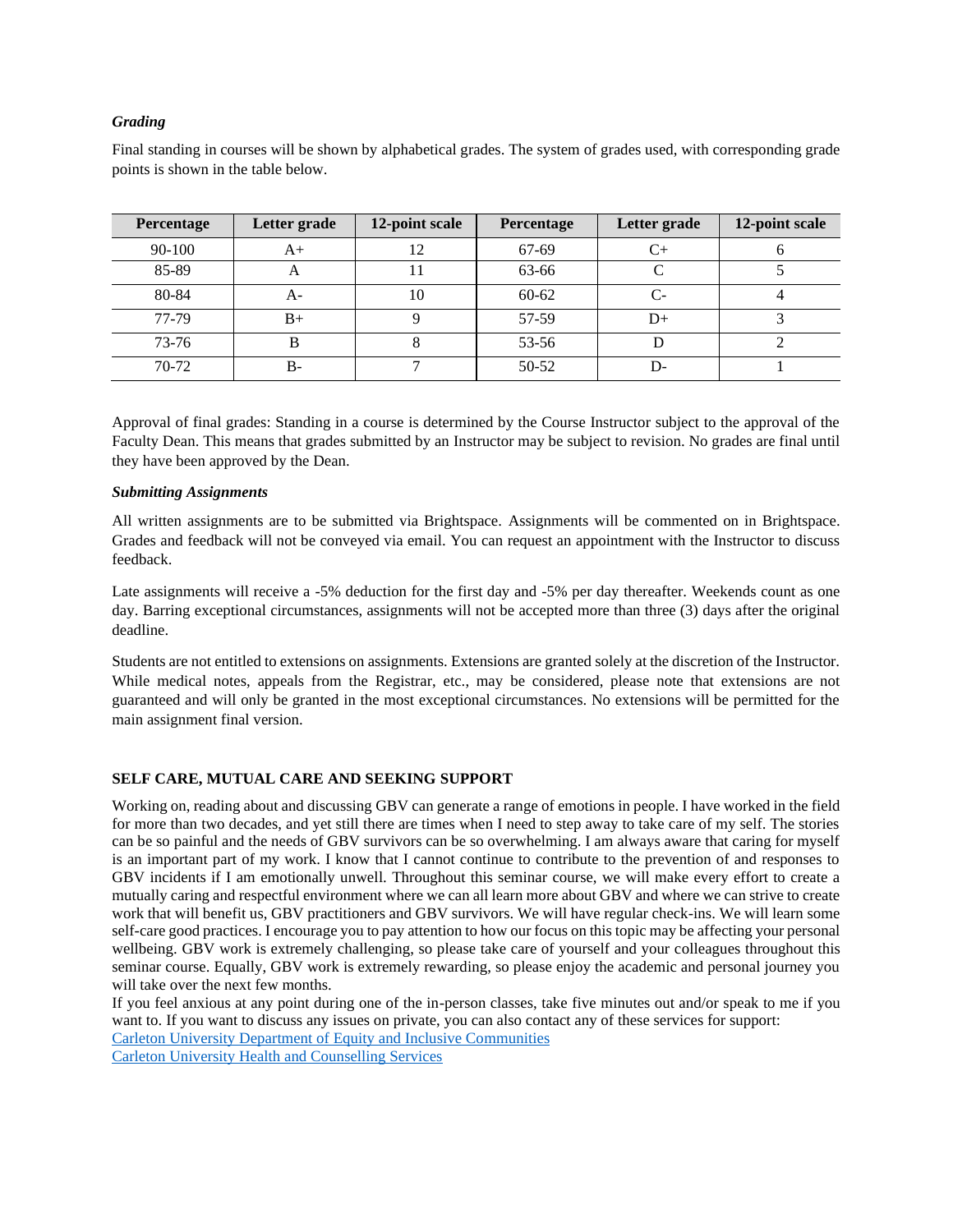# **SEMINAR WEEKLY SCHEDULE**

The following journals are important to academic work on gender issues in the workplace and gender-based violence. Please try to read more broadly in these two fields of study … whenever you have some free time!

- *[Gender, Work & Organization](https://onlinelibrary.wiley.com/journal/14680432)*
- *[Journal of Gender-Based Violence](https://policy.bristoluniversitypress.co.uk/journals/journal-of-gender-based-violence)*
- *[Violence and Gender](https://home.liebertpub.com/publications/violence-and-gender/620/overview)*

The following books will provide you with some context for how gender is understood and approached in this course. These are not required readings, but will enhance your studies.

- Butler, J. (2006). *Gender Trouble: Feminism and the Subversion of Identity*. Routledge.
- Fine, C. (2011). *Delusions of Gender: How Our Minds, Society, and Neurosexism Create Difference*. W. W. Norton & Company.

## **KEY TO WEEKLY CONTENT**

| <b>ACTIVITY</b> | Most weeks, there will be an in-class activity that will run for about 40 minutes at the start<br>of the session. These activities will provide opportunities to engage with external<br>professionals who work in the GBV field. |
|-----------------|-----------------------------------------------------------------------------------------------------------------------------------------------------------------------------------------------------------------------------------|
| <b>READINGS</b> | Unless indicated otherwise, you are expected to have read all readings before the weekly<br>session.                                                                                                                              |
| <b>TOOLS</b>    | These will be studied in class, but it will help if you are familiar with them prior to the<br>session.                                                                                                                           |
| <b>MEDIA</b>    | While not mandatory, these videos, webinars, podcasts etc. will help improve your<br>learning on the weekly topic.                                                                                                                |

To access the weekly readings, tools and media, you can click on the hyperlinks where available. Where there is a hyperlink, this indicates that the material exists in the public domain. Journal articles and book chapters can be accessed through Brightspace. You should ensure you have access to the Brightspace page for the seminar course by the start of Week 1. Please let the Instructor know well in advance if any of the hyperlinks are not working or if journal articles are missing from Brightspace.

## **WEEK 1 (Jan 14) INTRODUCTION TO GENDER-BASED VIOLENCE**

In this first week, we will explore what we mean by 'gender-based violence'. What kinds of behaviours constitute GBV? What are the root causes, contributing factors and consequences of these behaviours? What populations are most at risk of experiencing GBV? What populations are most at risk of perpetrating GBV? How do people typically respond when they experience GBV? GBV is prevalent in all societies, in all workplaces and in all communities. Why is this? If gender is a social construction, something that can and does change across time and cultures, why is the use of violence to protect (artificially) created gender norms and roles so widespread – and, in some cases, so normalised? While doing this foundational work, we must take some time to ensure we create a safe space in which we can all discuss GBV without fear of 'getting it wrong', without judgement, with mutual care and support, with empathy, and with the knowledge that nobody is immune from experiencing *or* perpetrating some type of violence that expresses how we understand and feel about gender. Working in the field of GBV – whether as a humanitarian aid worker or in a business environment – is difficult work. GBV practitioners and professionals are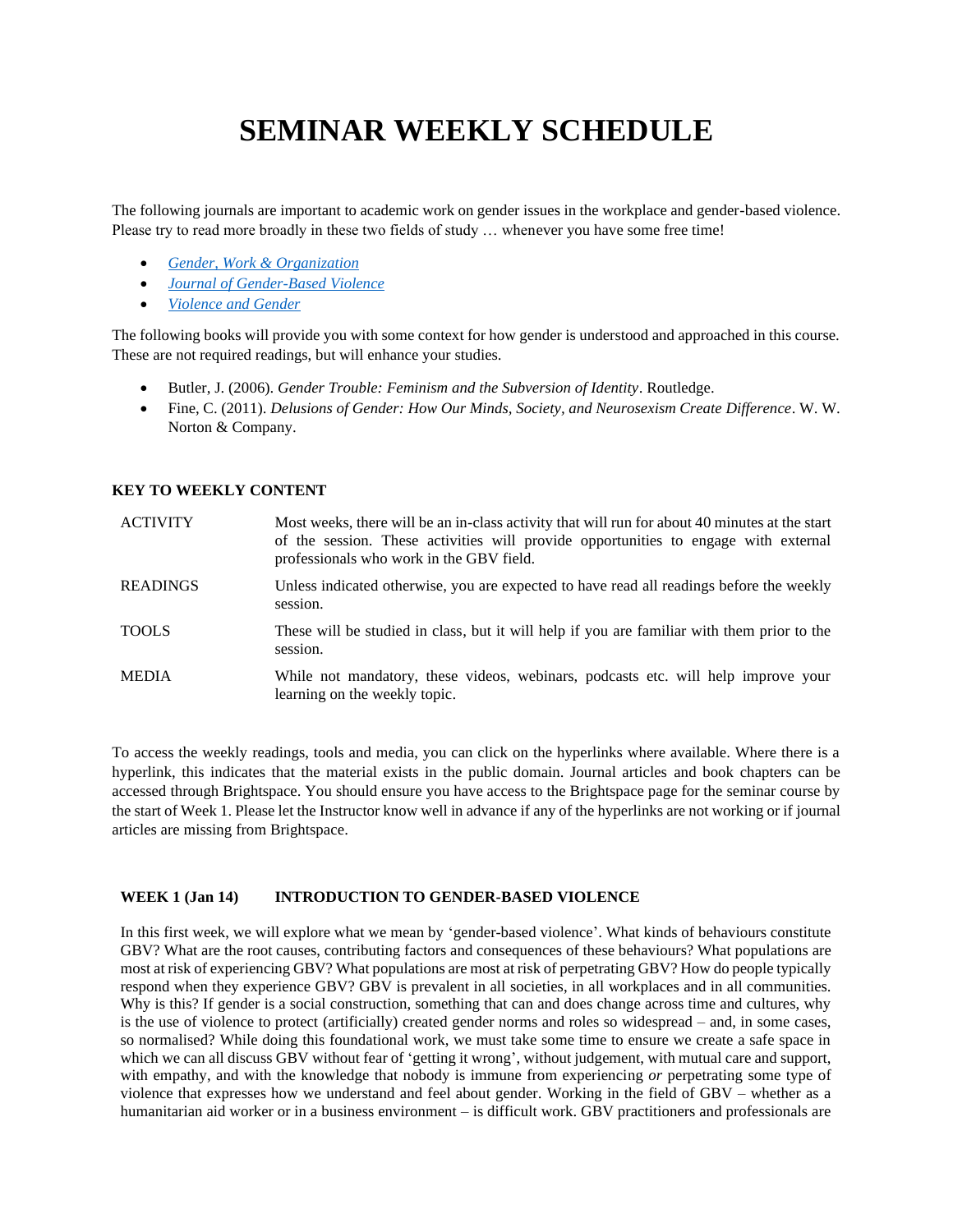regularly exposed to stories about people who have experienced horrific forms of GBV. They often come into direct contact with survivors who are seeking support; and often support that we cannot offer. GBV practitioners may have to face perpetrators, who also want to share stories of the abuse they have inflicted on others. At times, GBV practitioners can become the target of GBV by people who seek to disrupt their work or punish them for attempting to change established gender norms and practices. And so, during this first week, we will also look at ways we can apply self-care. But, we will engage critically with a discourse of self care that promotes "resilience" and that locates the possibility and responsibility of care at the level of the individual rather than the organization or institution where the individual does the GBV work.

| <b>ACTIVITY</b> | Selfcare workshop # 1 with Marisa Garreffa, a Florence-based performance artist, who<br>uses traditions of oral storytelling, woven with memory, poetry, and contemporary<br>mythologies of her-self, to give voice to complex interactions between gender violence,<br>mental illness, mental health, and generational inheritance of grief. |
|-----------------|-----------------------------------------------------------------------------------------------------------------------------------------------------------------------------------------------------------------------------------------------------------------------------------------------------------------------------------------------|
| <b>READINGS</b> | Dlamini. N. J. (2020). 'Gender-based violence, twin pandemic to COVID-19', Critical<br>Sociology, 47(4-5): 583 - 590.                                                                                                                                                                                                                         |
|                 | Ebru C., Spencer, M., Billings, D., Hilfinger Messias, D., Robillard, A. & Cunningham,<br>T. (2020). "The only way we'll be successful": Organizational factors that influence<br>psychosocial well-being and self-care among advocates working to address gender-based<br>violence', Journal of Interpersonal Violence: 1 - 29.              |
|                 | Eme, R. (2014). 'Is serious physical violence almost exclusively male?' Violence and<br>Gender, 1(2): 90 - 93.                                                                                                                                                                                                                                |
|                 | World Health Organization (2021a), Violence against Women.                                                                                                                                                                                                                                                                                    |
|                 | ---. (2021b), Understanding and addressing violence against women. (Read all the<br>information sheets).                                                                                                                                                                                                                                      |
| <b>MEDIA</b>    | LGBTQ2+ Youth & Gender-Based Violence                                                                                                                                                                                                                                                                                                         |
|                 | <b>UNFPA</b> video against gender violence                                                                                                                                                                                                                                                                                                    |
|                 | Psychological and Economic Gender-Based Violence                                                                                                                                                                                                                                                                                              |
|                 | <b>Inspiration: What is Gender Based Violence</b>                                                                                                                                                                                                                                                                                             |
|                 | The effects of COVID-19 on gender-based violence                                                                                                                                                                                                                                                                                              |
|                 | <b>Gender Inequality &amp; Domestic Violence</b>                                                                                                                                                                                                                                                                                              |
| TOOLS           | (GBVIMS),<br>Gender-Based Violence<br>Information<br>Management<br>System<br><b>GBV</b><br><b>Classification Tool.</b>                                                                                                                                                                                                                        |

## **WEEK 2 (Jan 21) INTRODUCTION TO THE MANAGEMENT OF GBV RISKS IN THE PRIVATE SECTOR**

What does the practical management of GBV look like from a business perspective? Firstly, we will consider the different frameworks in which a business can respond to GBV risks that exist or emerge because of its operations. GBV can be considered an issue that requires attention from a human rights perspective. A business could consider GBV an important issue to address because it can see the negative impacts GBV has on its workers, reputation and profitability. In some countries, a business may be legally obligated to address certain kinds of GBV risks, especially sexual harassment in the workplace. Once the business has decided on a framework, how does its management of GBV risks work in practice? How are businesses being required or guided by external parties (governments, investors, stakeholders, GBV practitioners etc.) to consider – and respond to – the GBV risks that exist in their workplaces, in their supply chains, and in communities and populations impacted by their operations? And importantly, are these requirements and guidance good practice?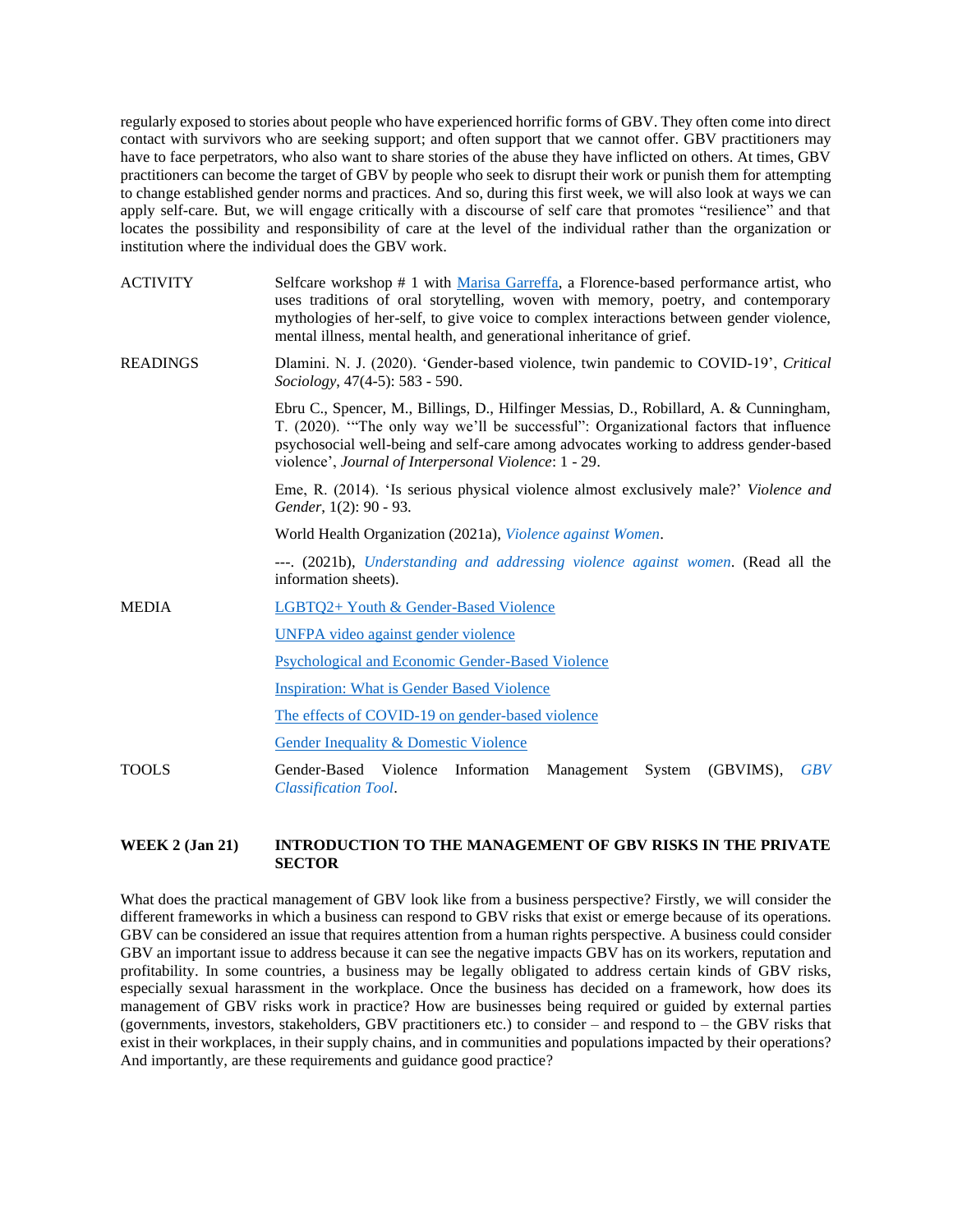| <b>ACTIVITY</b> | Roundtable Q&A with people who are currently in senior roles in their respective<br>organizations and who are directly impacting the way businesses are expected to respond<br>to GBV risks: Atia Byll-Cataria (MIGA), Andrea Cullinan (IFC), Marta Juhasz (FMO),<br>Sarah Rucks (EBRD) and Emily Wood (PIDG). |
|-----------------|----------------------------------------------------------------------------------------------------------------------------------------------------------------------------------------------------------------------------------------------------------------------------------------------------------------|
| <b>READINGS</b> | Arend, E. (2011). <i>International Financial Institutions (IFIs) and Gender Based Violence</i><br>$(GBV):$ A Primer.                                                                                                                                                                                           |
|                 | CDC, European Bank for Reconstruction and Development (EBRD) and International<br>Finance Corporation (IFC) (2019), <i>Addressing Gender-Based Violence and Harassment:</i><br>Emerging Good Practice for the Private Sector - Chapters 3 & 4.                                                                 |
|                 | Davis, C. (2020). 'How the private sector can address the issue of gender-based violence',<br>African Safety Promotion - A Journal of Injury and Violence Prevention, 18(1): 106 - 115.                                                                                                                        |
| <b>TOOLS</b>    | <b>USAID</b> (2014), Toolkit for Integrating GBV Prevention and Response into Economic<br>Growth Projects – Part 4.                                                                                                                                                                                            |
|                 | Criterion Institute (n.d.). Audiences Roadmap: Financing the Reduction of Gender-Based<br>Violence Through a Private Investors' Lens.                                                                                                                                                                          |
|                 | --- (n.d.). Incorporating a Gender-Based Violence Lens in Development Finance<br>Institutions and Multilateral Development Banks' Infrastructure Investment.                                                                                                                                                   |
|                 | UNICEF & Criterion Institute (2020). Mitigating the Risks of Gender-Based Violence: $A$<br>Due Diligence Guide for Investing.                                                                                                                                                                                  |
| <b>MEDIA</b>    | Svarer, C. (2021). 'The urgency of private-sector action on gender-based violence<br>takeaways from a panel conversation during the 2021 Generation Equality Forum.' Blog<br>post on Business for Social Responsibility (BSR) website. Posted August 10, 2021.                                                 |
|                 | Webinar: Addressing Gender Based Violence and Harassment - Emerging Guidance for<br>the Private Sector.                                                                                                                                                                                                        |
|                 | Webinar: Engaging the private sector to prevent and address VAW.                                                                                                                                                                                                                                               |
|                 | Recording: From Intent to Action – Using Finance to Address Gender-Based Violence.                                                                                                                                                                                                                             |

#### **WEEK 3 (Jan 28) PREVENTING GBV IN WORKPLACES**

What works to help prevent incidents of *quid pro quo* sexual harassment, verbal abuse, sexual exploitation and other forms of violence and harassment in workplaces? What kinds of behaviours should businesses actually be trying to prevent? And what kinds of locations constitute 'the workplace' today? This week, we will think about what businesses need to do if they want to make *genuine* efforts to address GBV risks in their workplaces. We will also ask some tough questions that risk disrupting efforts to prevent sexual harassment in workplaces. Is there now an established business of helping businesses prevent GBV affecting their workers? Is this business itself locked in its own paradigms and norms? To what extent do those who work in the business of prevention of GBV in workplaces actually benefit (especially financially) from the presence of sexual harassment in workplaces?

| <b>ACTIVITY</b> | Presentation and Q&A session with from Jane Pilinger on efforts of the International<br>Labour Organization (ILO) to bring workplace violence and harassment to the attention<br>of governments and business; and her experience in good practice prevention of workplace<br>GBV. |
|-----------------|-----------------------------------------------------------------------------------------------------------------------------------------------------------------------------------------------------------------------------------------------------------------------------------|
| <b>READINGS</b> | Ahmed, N. (2018). 'Wall Street is adding a new "Weinstein Clause" before making deals'.<br>Bloomberg.                                                                                                                                                                             |
|                 | Brewis, J. (2011). 'Foucault, politics and organizations: (Re)-Constructing sexual<br>harassment', Gender, Work and Organization, 8(1): 37 - 60.                                                                                                                                  |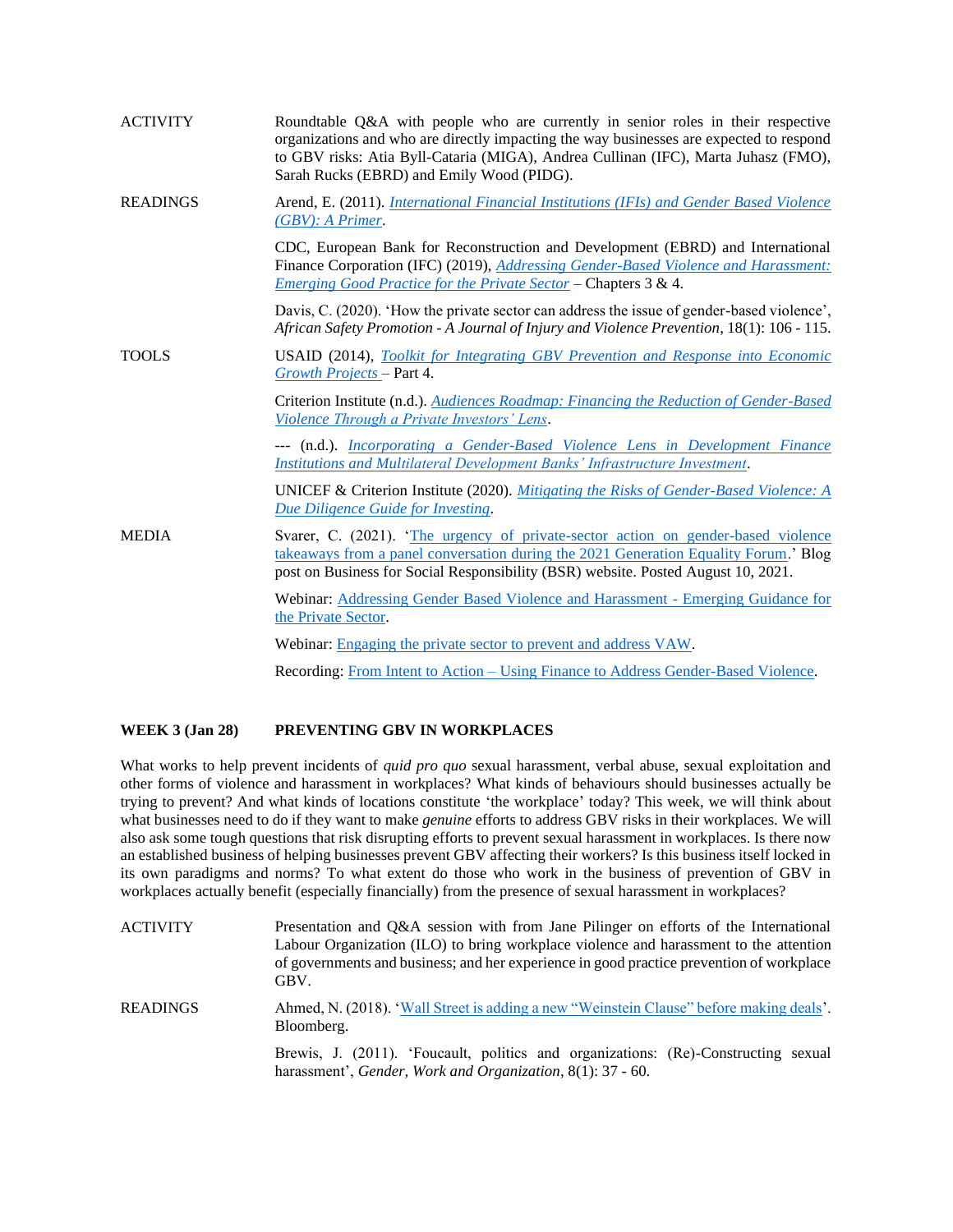| Work.<br>Study at least one of these readings:<br>Management, 48(5): 817 - 837.<br>TOOLS<br>against women in the world of work.<br>prevention of sexual harassment. |       | CDC, European Bank for Reconstruction and Development (EBRD) and International<br>Finance Corporation (IFC) (2019), <i>Addressing Gender-Based Violence and Harassment:</i><br>Emerging Good Practice for the Private Sector - Chapter 5. |
|---------------------------------------------------------------------------------------------------------------------------------------------------------------------|-------|-------------------------------------------------------------------------------------------------------------------------------------------------------------------------------------------------------------------------------------------|
|                                                                                                                                                                     |       | International Labour Organization (2019), C190 – Violence and Harassment Convention.                                                                                                                                                      |
|                                                                                                                                                                     |       | Virtual Knowledge Centre to End Violence against Women and Girls (2020), <i>World of</i>                                                                                                                                                  |
|                                                                                                                                                                     |       |                                                                                                                                                                                                                                           |
|                                                                                                                                                                     |       | Bingham, S. & Scherer, L. (2001). 'The unexpected effects of a sexual harassment<br>educational program,' The Journal of Applied Behavioral Science, 37(2): 125 - 153.                                                                    |
|                                                                                                                                                                     |       | Perry, E., Kulik, C. & Field, M. (2015). 'Sexual harassment training: Recommendations<br>to address gaps between the practitioner and research literatures,' Human Resource                                                               |
|                                                                                                                                                                     |       | European Transport Workers' Federation (2020), Addressing violence and harassment                                                                                                                                                         |
|                                                                                                                                                                     |       | International Finance Corporation (2020), Write and implement a workplace policy for                                                                                                                                                      |
|                                                                                                                                                                     |       | Netherlands Enterprise Agency (2020). <i>Violence and Harassment</i> @ <i>Work</i> – A guide for<br>Small and Medium Enterprises to Prevent Violence and Harassment in the Workplace.                                                     |
|                                                                                                                                                                     | MEDIA | ILO (2020). Let's campaign for the ratification of ILO C190!                                                                                                                                                                              |

## **WEEK 4 (Feb 4) RESPONDING TO GBV IN WORKPLACES**

Sexual harassment in the workplace is so prevalent that inevitably, especially for business with large workforces, there is going to come a time when they need to respond to a report or known incident. What is current advice on how to do this; and what are businesses actually doing? Good practice methods and techniques for responding to GBV survivors have been developed over many decades, drawing on the experience of GBV practitioners and researchers working in humanitarian and emergency settings across the globe. But are these good practices suitable for businesses? Are they realistic for businesses to implement? The way that a business responds to a GBV incident that occurs in its workplace may be governed by legislation. In these cases, does the legislation itself encourage businesses to respond to incidents in a way that does not align with good practice? A key component of the GBV response methodology for many businesses is the investigation, which may ultimately lead to disciplinary action against perpetrators. To what extent are these kinds of investigations carried out effectively and safely? And for what purpose?

| ACTIVITY | Presentation and discussion with Shabnam Hameed, Global Lead: Workplace Responses<br>to GBV, Gender and Economic Inclusion Group, International Finance Corporation<br>(World Bank Group).                                                   |
|----------|----------------------------------------------------------------------------------------------------------------------------------------------------------------------------------------------------------------------------------------------|
|          | ** This week's activity will need to take place on the Thursday evening before the in-<br>person session. The Zoom link will be made available in Brightspace ahead of time. The<br>Friday in-person session will finish 45 minutes earlier. |
| READINGS | Cassino, D. & Besen-Cassino, Y. (2019). 'Race, threat and workplace sexual harassment:<br>The dynamics of harassment in the United States 1997–2016', Gender, Work and<br><i>Organization, Vol 26: pp. 1221 - 1240.</i>                      |
|          | Study at least two of these readings:                                                                                                                                                                                                        |
|          | Dorfman, W.P., Cobb, T.A. & Cox. R. (2000). 'Investigations of sexual harassment<br>allegations: Legal means fair—or does it?', <i>Human Resource Management</i> , Vol. 39(1):<br>pp. 33 - 49.                                               |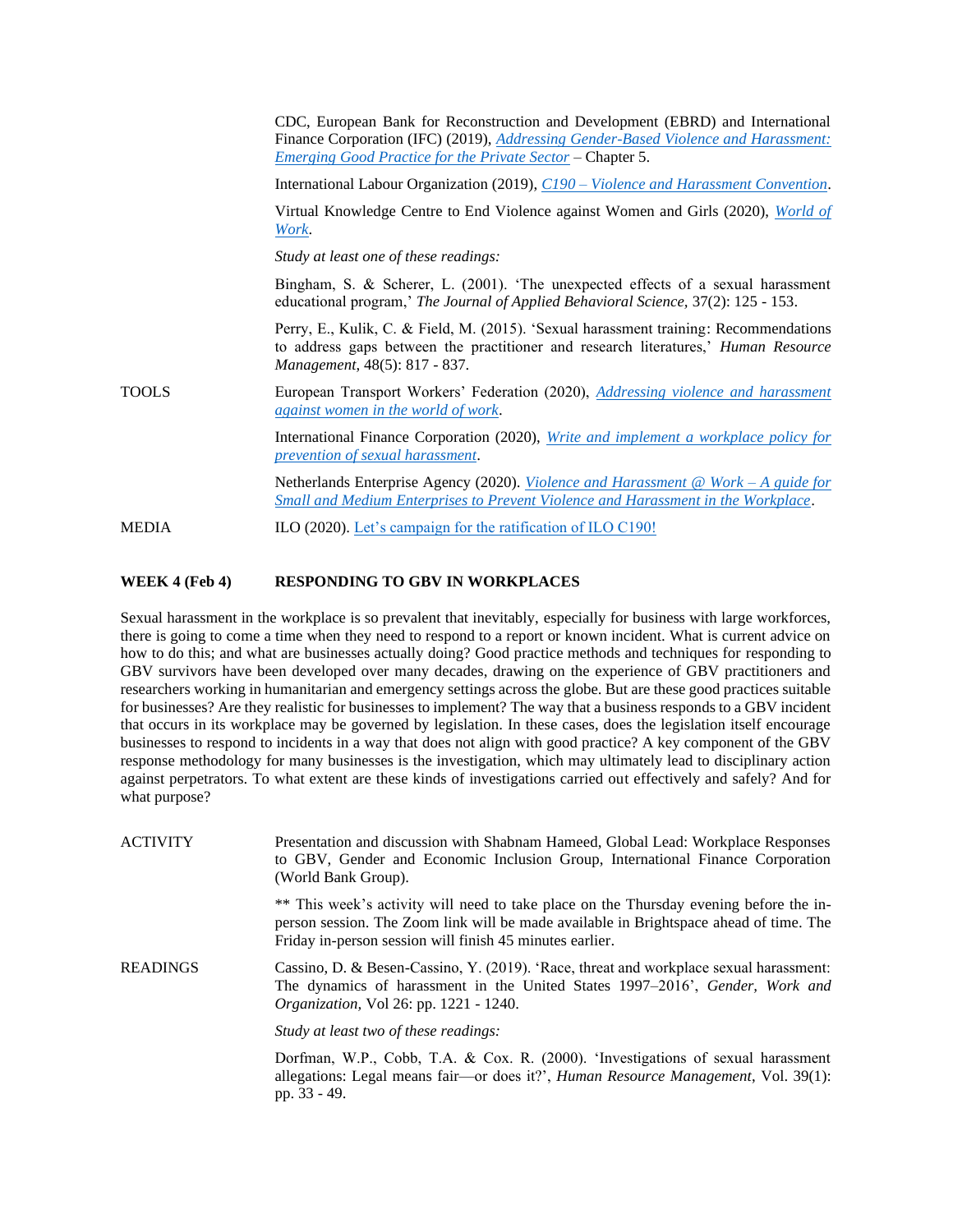|              | McDonald, P., Charlesworth, S. & Graham T. (2015). 'Developing a framework of<br>effective prevention and response strategies in workplace sexual harassment', Asia Pacific<br>Journal of Human Resources, 53: 41 - 58.  |
|--------------|--------------------------------------------------------------------------------------------------------------------------------------------------------------------------------------------------------------------------|
|              | Oppenheimer, A. (2004). 'Investigating workplace harassment and discrimination',<br>Employee Relations Law Journal, 29(4): 55 - 67.                                                                                      |
|              | Rowe, M. (1996). 'Dealing with harassment: A systems approach', in Sexual Harassment<br>in the Workplace: Perspectives, Frontiers, and Response Strategies, Margaret Stockdale<br>$(ed.),$ Sage Publications, 241 - 271. |
| <b>TOOLS</b> | International Finance Corporation (2018). <i>Unlocking Opportunities for Women and</i><br>Business: A Toolkit of Actions and Strategies for Oil, Gas, and Mining Companies-Tool<br>4.7.                                  |
|              | --- (2020). How to Support Your Company to Establish and Manage a Worker Grievance<br><b>Mechanism for Sexual Harassment.</b>                                                                                            |
|              | Vodafone (2019), Toolkit on domestic violence and abuse at work: Recognise, respond<br>and refer.                                                                                                                        |
| <b>MEDIA</b> | Podcast Interview with Jane Pillinger, Open University and Alice Allan, Business Fights<br>Poverty.                                                                                                                      |

#### **WEEK 5 (Feb 11) CHALLENGING DOMINANT STRUCTURE AND PRACTICES**

When you work in a business, it's easy to get caught up in dominant practices. We busily go about our work without having / taking the time to reflect. Working to address GBV risks in business is no different. So, now let's pause for a moment and reflect. Has work to address GBV risks in the private sector been simplified too much? Does it adequately take into consideration wider academic thinking around gender and sexuality? While efforts are being made to ensure greater gender equity in business, including equal opportunities and equal pay for women, are business structures and practices inherently anti gender equality and diversity? To what extent can businesses ever really address the risks of GBV that they themselves create unless they undergo a radical transformation in terms of structure and practices? And what might this transformation look like?

READINGS McCarthy, L. (2017). 'Empowering women through corporate social responsibility: A feminist Foucauldian critique', *Business Ethics Quarterly*, 27(4): 603 - 631.

> Mirza, N. & Wilks, L. (2018). 'Reframing agency in abusive contexts: Beyond "free choice" and "open resistance"', *Journal of Gender Based Violence*, 2: 41 – 56.

*Study at least two of these readings:*

Acker, J. (1990). 'Hierarchies, jobs, bodies: A theory of gendered organizations', *Gender & Societ*y, 4(2): 139 - 158.

Atkinson, K. & Standing, K. (2019). ['Changing the culture? A feminist academic activist](https://journals.sagepub.com/doi/pdf/10.1177/1077801219844609)  [critique'](https://journals.sagepub.com/doi/pdf/10.1177/1077801219844609), *Violence Against Women*, 25(11): 1331 - 1351.

Began, B. & Saunders, S. (2005). 'Occupations of masculinity: Producing gender through what men do and don't do', *Journal of Occupational Science*, 12(3): 161 - 169.

Brunner, L. & Dever, M. (2014). 'Work, bodies and boundaries: Talking sexual harassment in the new economy', *Gender, Work, and Organization*, 21(5): 459 - 470.

Castañeda Camey, I., Sabater, L., Owren, C. & Boyer, A.E. (2020). *[Gender-based violence](https://web.archive.org/web/20200211015201id_/https:/portals.iucn.org/library/sites/library/files/documents/2020-002-En.pdf#page=128)  [and environment linkages: The violence of inequality](https://web.archive.org/web/20200211015201id_/https:/portals.iucn.org/library/sites/library/files/documents/2020-002-En.pdf#page=128)*. Wen, J. (ed.). Gland, Switzerland: International Union for Conservation of Nature and Natural Resources – Select Chapter 2, 3 or 4.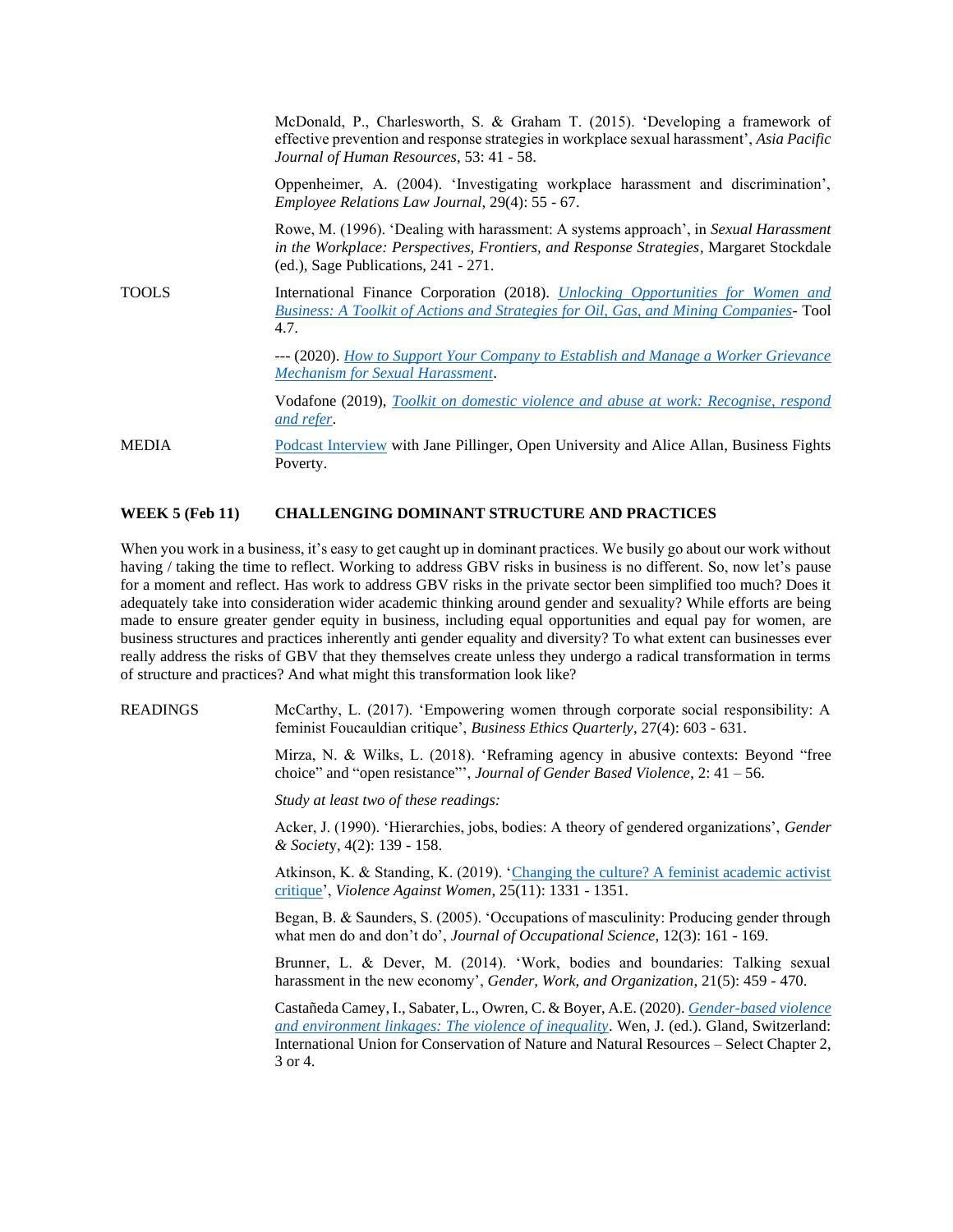|              | Grosser, K. & Tyler, M. (2020). 'Sexual harassment, sexual violence and CSR: Radical<br>feminist theory and a human rights perspective', Journal of Business Ethics: 1 - 16.                                                                                                                 |
|--------------|----------------------------------------------------------------------------------------------------------------------------------------------------------------------------------------------------------------------------------------------------------------------------------------------|
|              | Long, J. (2017). 'Not so clear cut: gender-based violence in BC's tree planting industry'.<br>A thesis submitted in partial fulfilment of the requirements for the degree of Masters of<br>Arts in the School of Environmental Studies, University of Ottawa – Especially Chapter<br>3.      |
|              | Mumby, D. (1998). 'Organizing men: Power, discourse and the social construction of<br>masculinity(s) in the workplace', <i>Journal of Communication Theory</i> , $8(2)$ : 164 - 183.                                                                                                         |
|              | Simons, P. & Handl, M. (2019). 'Relations of ruling: A feminist critique of the United<br>Nations guiding principles on business and human rights and violence against women in<br>the context of resource extraction', <i>Canadian Journal of Women and the Law</i> , 31(1): 113<br>$-150.$ |
| <b>TOOLS</b> | Criterion Institute (n.d.). Addressing Gender-Based Violence in Kenya Through Targeted<br><i>Investments.</i>                                                                                                                                                                                |
|              | Business Fights Poverty (2019). How business can tackle gender based violence in the<br>world of work: A toolkit for action                                                                                                                                                                  |

#### **WEEK 6 (Feb 18) PREVENTING GBV IN COMMUNITIES**

The operations of a business affect local communities. The term 'affected communities' is commonly used to describe these local communities. Whether it's due to the construction of a new dam or the ongoing primary production of palm oil, the lives of people who reside in communities close to the business will never be the same again. Efforts are often made to limit the impacts a business has on its affected communities, to engage communities in discussions about risks and opportunities, and to ensure there are direct benefits to communities in terms of improvements infrastructure, health, education and employment. This week, we will look at the GBV risks that businesses create when they operate in or near to communities. We will look at the major contributing factors – what is it about a business or its operations that is most likely to introduce increased risks of GBV in affected communities? Through looking at guidance notes and tools, we will study how businesses are being advised to ensure prevention of project-related GBV in affected communities, and what they are actually doing. Again, we have some important critical questions to ask. If the business is responsible for introducing elevated GBV risks into local communities, isn't there a conflict of interest when we also ask them to take responsibility for the prevention of these risks? For development projects, businesses are often reliant on funding and investment from external governments and international banks. What are the GBV prevention responsibilities of these entities, from both ethical and actual perspectives? In privately-run development projects in particular, the promise of economic and social benefits to local communities is often too enticing to turn down. But are local communities made fully aware of the likelihood that GBV incidents will also increase because of the presence of the project? And to what extent does the normalization of gender equality – both in the affected communities and in business practices – mean that GBV sometimes gets seen as an 'acceptable' risk?

| <b>ACTIVITY</b> | Q&A session with Diana Arango, Senior Gender-Based Violence and Development<br>Specialist with the World Bank Group.                                                                                                 |
|-----------------|----------------------------------------------------------------------------------------------------------------------------------------------------------------------------------------------------------------------|
| <b>READINGS</b> | Arend, E. & Ajinkya, J. (2011). 'The World Bank & Gender Based Violence Case Study:<br>the Democratic Republic of Congo', Gender Justice Women's Rights.                                                             |
|                 | Cane, I., Terbish, A. & Bymbasuren, O. (2014). <i>Mapping Gender Based Violence and</i><br>Mining Infrastructure in Mongolian Mining Communities. Report written for International<br>Mining for Development Centre. |
|                 | Maebiru, V., Ryan, S. & Tung, J. (2015). <i>Dynamics of Child Trafficking and Commercial</i><br>Sexual Exploitation of Children in Solomon Islands – Chapter 3. Report written for Save<br>The Children.             |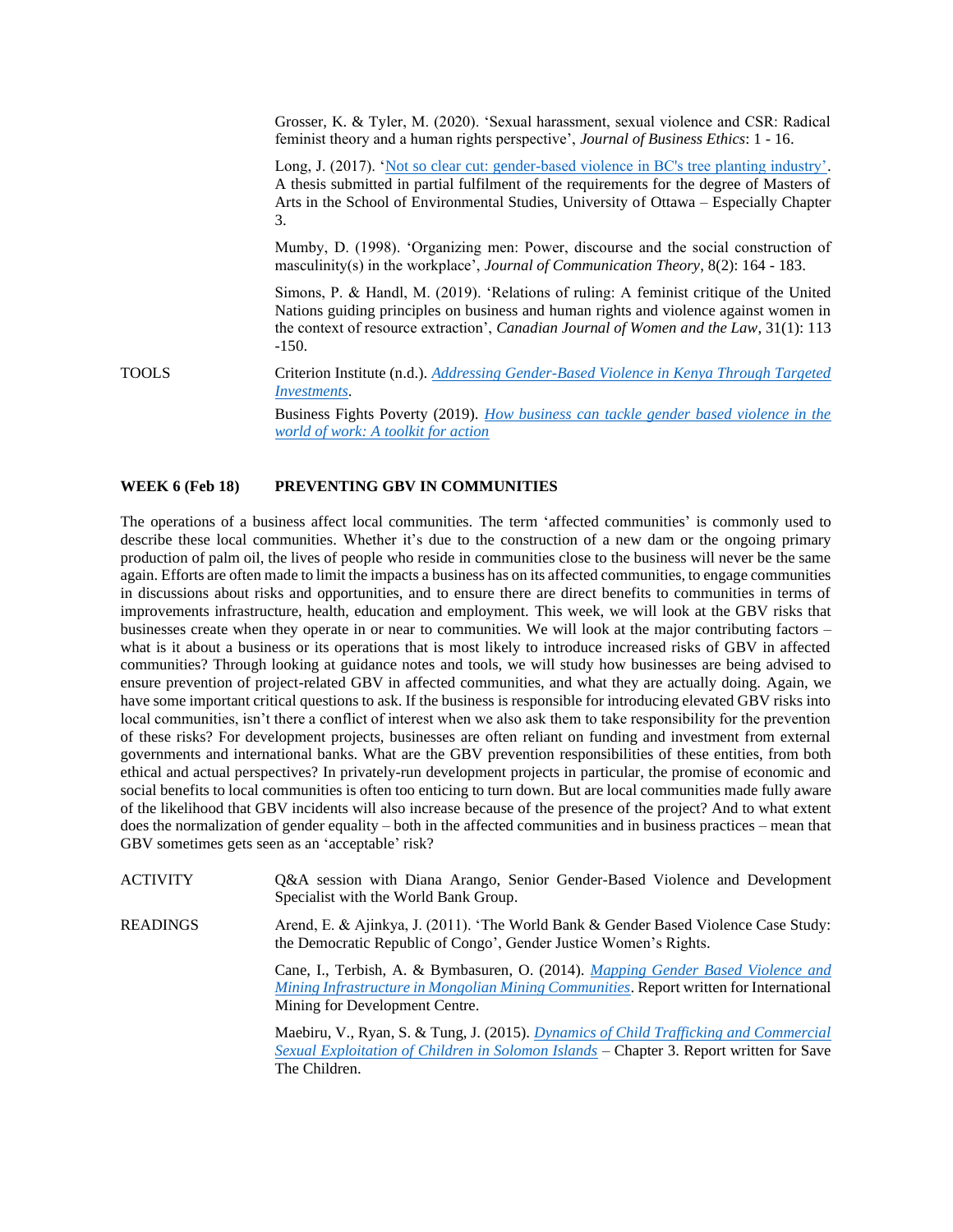|              | World Bank (2014). Gender-Based Violence Prevention: Lessons from World Bank<br><b>Impact Evaluation.</b>                                                                                          |
|--------------|----------------------------------------------------------------------------------------------------------------------------------------------------------------------------------------------------|
| <b>TOOLS</b> | Australian Government, Department of Foreign Affairs and Trade (DFAT) (2017). <i>DFAT</i><br>Child Protection Guidance Note – Extractive Industries.                                               |
|              | International Finance Corporation (2018). <i>Unlocking Opportunities for Women and</i><br>Business: A Toolkit of Actions and Strategies for Oil, Gas, and Mining Companies – Tools<br>4.2 and 4.6. |
|              | --- (2018). <i>How to Support Your Company to Write and Implement an Employee Code of</i><br>Conduct for Prevention of Sexual Exploitation and Abuse.                                              |
|              | UNICEF (2017). Child Rights and Mining Toolkit: Best Practices for Addressing<br><i>Children's Issues in Large-Scale Mining – Chapter 9 (and accompanying Excel</i><br>assessment).                |
|              | <b>USAID</b> (2014), Toolkit for Integrating GBV Prevention and Response into Economic<br>Growth Projects – Part 4.                                                                                |
| <b>MEDIA</b> | Video recording from the 2021 Responsible Business and Human Rights (RBHR) Forum,<br>Asia-Pacific Jun, 2021 - 'Supply Chains Free from Violence and Harassment: From Policy<br>to Practice.'       |

## **WINTER BREAK > FEBRUARY 21 – 25 No class on Friday, February 25th**

### **WEEK 7 (Mar 4) RESPONDING TO GBV IN COMMUNITIES**

If the risk of GBV occurring in an affected community is so high (which it is), then businesses also need to prepare to respond to incidents, because incidents will inevitably occur. Again, through looking at guidance notes and case studies, we will study how businesses are being advised to get prepared, and what they are actually doing to ensure they are ready to respond should / when an incident occurs. Here, as with much of the work that private businesses are being asked to do and are doing in the GBV space, we see a conflict between what is required of the business and what is in the best interests of the people who are most at risk of experiencing GBV. Reporting is an example. Increasingly, businesses are being required by their investors and stakeholders to report details of GBV incidents that occur on their projects. Yet, if we look at international guidelines on how best to handle information about a GBV incident, we consistently see there is emphasis placed on confidentiality and the right of the GBV survivor to own their story. In the responses that businesses are taking to incidents of GBV perpetrated by their workers against members of local communities, are we seeing colonialism in action today? Do response practices and reporting requirements override the agency of at-risk populations, especially women and vulnerable groups, in order to satisfy the paternalistic characteristics of businesses and investors?

ACTIVITY **Q&A session** with [Laura Marchesini.](https://www.linkedin.com/in/laura-marchesini-15072548/?originalSubdomain=hn) Laura has worked for many years providing technical support to help establish GBV programming in global contexts. She has done extensive work on helping to set up women and girl's safe spaces to promote better health and GBV awareness in remote and economically disadvantaged populations. Laura has also had some exposure to the efforts of businesses to participate in GBV prevention and response. She is an ideal person to offer a critical eye on this work.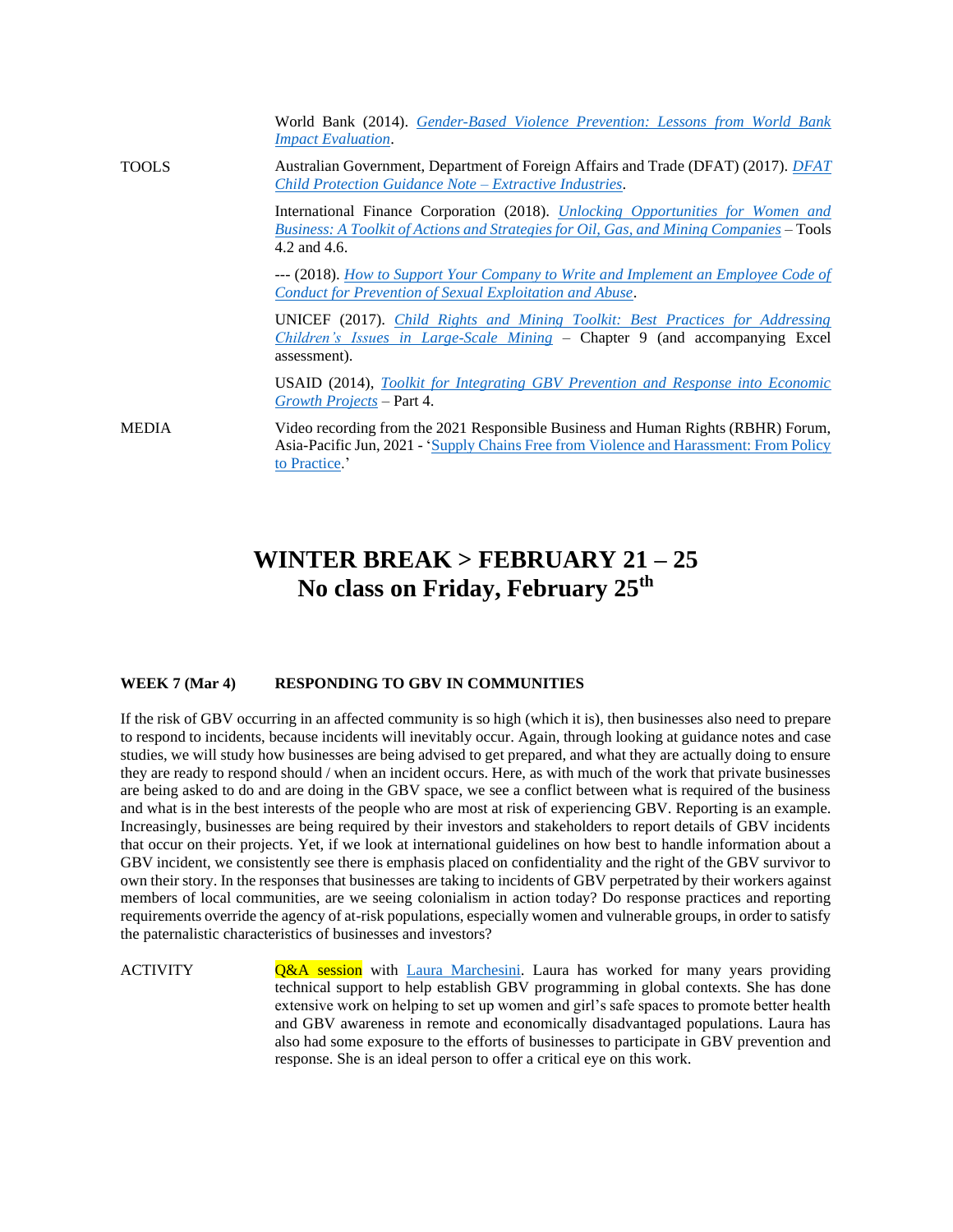| <b>READINGS</b> | Idris, I. (2021). <i>Documentation of survivors of gender-based violence (GBV)</i> . Helpdesk<br>report commissioned by the UK Foreign, Commonwealth, and Development Office.                                                                    |
|-----------------|--------------------------------------------------------------------------------------------------------------------------------------------------------------------------------------------------------------------------------------------------|
|                 | Tibi, H. & Kittaneh, A. (2019). <i>Bringing Gender Equality Closer to Women's Economic</i><br><i>Empowerment</i> . Written for Care International - Pages 36 & 37.                                                                               |
| <b>TOOLS</b>    | CDC, European Bank for Reconstruction and Development (EBRD) and International<br>Finance Corporation (IFC) (2019), <i>Addressing Gender-Based Violence and Harassment:</i><br><u>Emerging Good Practice for the Private Sector</u> – Chapter 6. |
|                 | International Finance Corporation (2020). <i>How to Support Your Company to Develop a</i><br>Community-Based Grievance Mechanism for Sexual Exploitation and Abuse.                                                                              |
| <b>MEDIA</b>    | Video recording from the 2021 Responsible Business and Human Rights (RBHR) Forum,<br>Asia-Pacific Jun, 2021 - <i>Ensuring Migrant Voices in Grievance and Remediation</i><br>Mechanisms.                                                         |
|                 | The following short videos (available via the GBVIMS website) explain good practice<br>management of information relating to GBV cases:                                                                                                          |
|                 | Overview of the Information Sharing Protocol<br>$\bullet$<br>Safety and Ethics in GBV Data Management<br>٠<br><b>Informed Consent</b><br>$\bullet$<br>Data Protection                                                                            |

Podcast: GBVIMS (2018). *[What does ethical storytelling have to do with GBV data?](https://soundcloud.com/gbvims/what-does-ethical-storytelling-have-to-do-with-gbv-data)*

## **WEEK 8 (Mar 11) THE ETHICS OF A BUSINESS RESPONSE TO GBV**

There are established good practices for how to conduct GBV prevention work and how to respond to people who have experienced GBV. These practices have been developed based on the experiences of many people who have worked in the field of GBV for many decades. We need to learn these good practices, while at the same time recognizing that they have emerged out of humanitarian and emergency work, not business. Should the same ethical approaches to responding to GBV apply for businesses? In practice, can they? Or are businesses in need of a different set of ethics and good practices for managing GBV risks linked to their operations? Even in raising these questions, we risk a backlash from extremely experienced and highly regarded GBV practitioners – the very people we need to rely on for GBV expertise and advice. But in thinking through the answers to these questions, we break new ground and potentially open up a space for a more business-friendly ethical approach to GBV risk management.

| <b>ACTIVITY</b> | Selfcare workshop # 2 with Marisa Garreffa, a Florence-based performance artist, who<br>uses traditions of oral storytelling, woven with memory, poetry, and contemporary<br>mythologies of her-self, to give voice to complex interactions between gender violence,<br>mental illness, mental health, and generational inheritance of grief. |
|-----------------|-----------------------------------------------------------------------------------------------------------------------------------------------------------------------------------------------------------------------------------------------------------------------------------------------------------------------------------------------|
| <b>READINGS</b> | You will be assigned set pages from the first reading and one chapter from the second<br>reading.                                                                                                                                                                                                                                             |
|                 | GBV Sub-Cluster (Turkey Hub - Syria) (2018). Standard operating procedures for<br>gender-based violence prevention and response.                                                                                                                                                                                                              |
|                 | United Nations Population Fund (UNFPA) (2015). Minimum Standards for Prevention<br>and Response to Gender-Based Violence in Emergencies.                                                                                                                                                                                                      |
| <b>TOOLS</b>    | United States Agency for International Development (USAID) (2021). How to Implement<br>a Survivor-Centered Approach in GBV Programming. (And related infographic.)                                                                                                                                                                            |
| <b>MEDIA</b>    | UNFPA, International Rescue Committee, UNHCR, UNICEF & International Medical<br>Corps (2016). Good and bad practices in information sharing.                                                                                                                                                                                                  |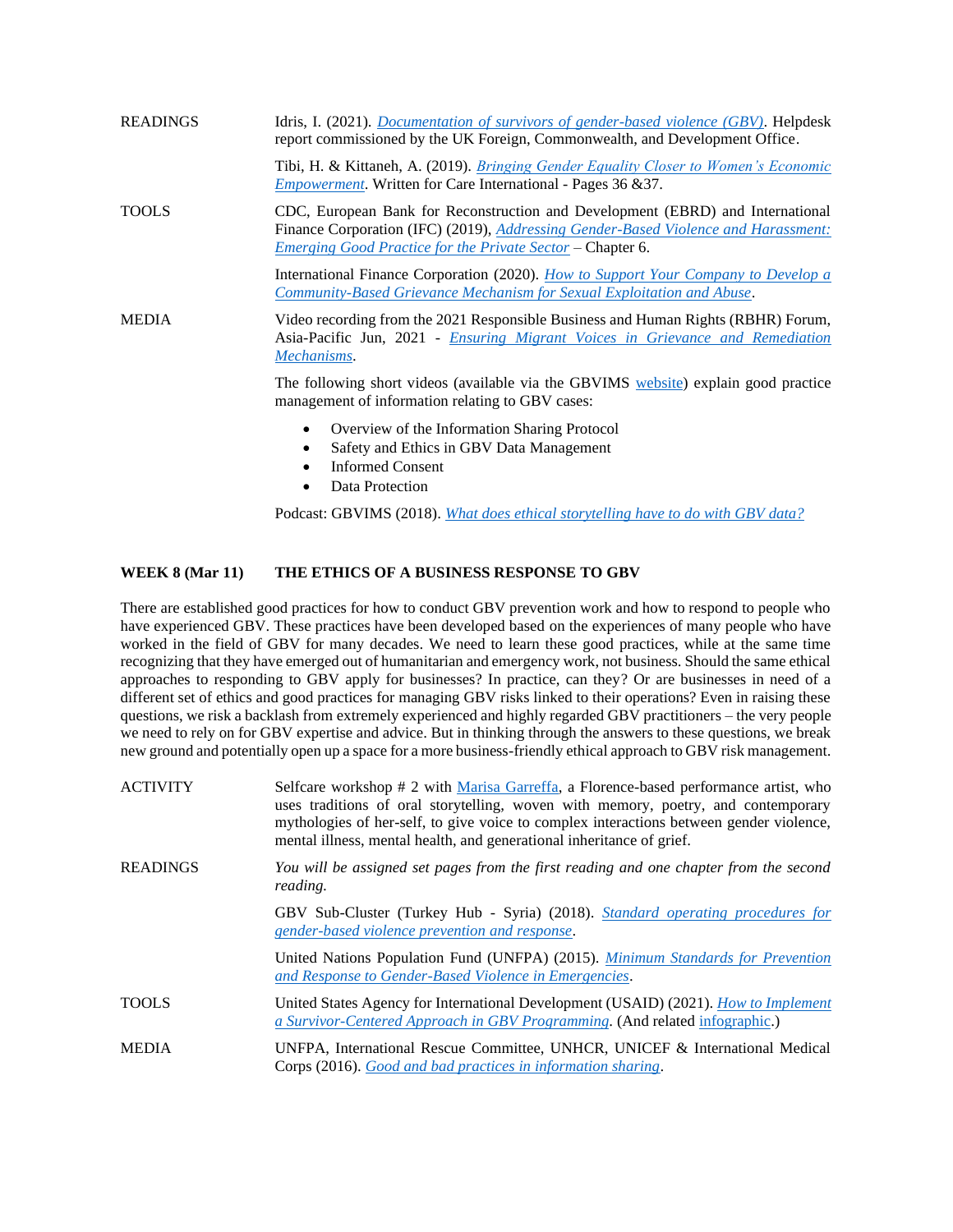#### **WEEK 9 (Mar 18) THE BUSINESS CASE FOR ADDRESSING GBV RISKS**

There is a business case for addressing GBV risks. We can point to a number of studies to show this – studies that have calculated the dollar cost when businesses have to deal with incidents of sexual harassment, gender-based bullying or family and sexual violence affecting their workers. Questions remain about how robust the methodologies used for these studies really are. The studies also often rely on limited data provide by participating businesses, some of which cannot be independently confirmed. Yet, creating a business case for addressing GBV risks is proving popular, among both international agencies that work with business to manage GBV and the decision-makers in business. Are there particular methodologies for calculating GBV-related costs to business that are better than others? Is it ethical to try to convince a business to address GBV by using the business case narrative, which in some ways may make it sound like money is more important than human rights or gender equality?

ACTIVITY Learning from the experiences of the Gender and Economic Inclusion Group at the International Finance Corporation. This group has completed research in countries such as Myanmar, Papua New Guinea, Vietnam, the Solomon Islands and Sri Lanka to explore what it costs businesses to NOT address GBV risks in their workplaces, and the benefits businesses see when they do. Through short Q&A sessions with five members of the group, we will explore their findings. \*\* This week's activity will be recorded in advance. You will split into five groups. Each group will be allocated a date and time to attend a rapid 10-minute Q&S session with members of the Gender and Economic Inclusion Group based on their respective regions and countries of expertise. The recordings will be played at the start of class. READINGS Walker, D. (2016). ['How to make a business case to end gender-based violence'.](https://odi.org/en/insights/how-to-make-a-business-case-to-end-gender-based-violence/) Accessed via the Overseas Development Institute website. Williams, C. (2014). *[How to calculate the cost to business of gender-based violence in](https://cdn.odi.org/media/documents/9062.pdf)  [Papua New Guinea: Review of existing approaches and methodologies](https://cdn.odi.org/media/documents/9062.pdf)*. Report written for the Overseas Development Institute. *You will be allocated one of the following readings:* Care International (2017). *["I know I cannot quit." The Prevalence and Productivity Cost](https://www.care-international.org/files/files/publications/SHCS_Full_Technical_Report_March_2017.pdf)  [of Sexual Harassment to the Cambodian Garment Industry](https://www.care-international.org/files/files/publications/SHCS_Full_Technical_Report_March_2017.pdf)*. Darko, E., Smith, W. & Walker, D. (2015). *[Gender violence in Papua New Guinea: The](https://www.pngbcfw.org/media/pages/resources/toolkits-and-good-practice/costing-the-impacts-of-gender-based-violence-gbv-to-business-a-practical-tool/5979c3a94d-1612367506/9886.pdf)  [cost to business](https://www.pngbcfw.org/media/pages/resources/toolkits-and-good-practice/costing-the-impacts-of-gender-based-violence-gbv-to-business-a-practical-tool/5979c3a94d-1612367506/9886.pdf)*. Report written for the Overseas Development Institute. International Center for Research on Women (n.d.). *[The Costs of Sex-Based Harassment](https://www.icrw.org/wp-content/uploads/2018/08/ICRW_SBHDonorBrief_v4_WebReady.pdf)  [to Businesses: An In-Depth Look at the Workplace](https://www.icrw.org/wp-content/uploads/2018/08/ICRW_SBHDonorBrief_v4_WebReady.pdf)*. International Finance Corporation & DaNa Facility (2018). *[Respectful Workplaces:](https://www.ifc.org/wps/wcm/connect/d54116ba-c277-47fa-aa53-f6a3f2fec0f4/IFC_RespectfulWorkplaces_ENG_full_report.pdf?MOD=AJPERES&CVID=mCjOJxb)  [Exploring the Costs of Bullying and Sexual Harassment to Businesses in Myanmar](https://www.ifc.org/wps/wcm/connect/d54116ba-c277-47fa-aa53-f6a3f2fec0f4/IFC_RespectfulWorkplaces_ENG_full_report.pdf?MOD=AJPERES&CVID=mCjOJxb)*. International Finance Corporation (2021). *[Workplace Responses to Family and Sexual](https://www.pngbcfw.org/media/pages/resources/case-studies/workplace-responses-to-family-and-sexual-violence-in-png-measuring-the-business-case/8c35ff113e-1627953361/png-fsv-report_final.pdf)  [Violence in PNG: Measuring the Business Case](https://www.pngbcfw.org/media/pages/resources/case-studies/workplace-responses-to-family-and-sexual-violence-in-png-measuring-the-business-case/8c35ff113e-1627953361/png-fsv-report_final.pdf)*. TOOLS Walker, D. & Duvvury, N. (2016). *[Costing the impacts of gender-based violence \(GBV\)](https://www.pngbcfw.org/media/pages/resources/toolkits-and-good-practice/costing-the-impacts-of-gender-based-violence-gbv-to-business-a-practical-tool/7e6449c9c3-1612367540/10288.pdf)  [to business: A practical tool](https://www.pngbcfw.org/media/pages/resources/toolkits-and-good-practice/costing-the-impacts-of-gender-based-violence-gbv-to-business-a-practical-tool/7e6449c9c3-1612367540/10288.pdf)*. Written for the Overseas Development Institute.

#### **WEEK 10 (Mar 25) ENSURING AN INCLUSIVE GBV RISK MANAGEMENT**

For many people who work in business (not to mention in general society), gender is still only about men and women. For many, people whose gender identity does not conform to this model of a gender binary simply do not exist. For many, these gender non-binary persons are considered "legitimate" targets for acts of harassment and violence. Transgender, gender non-binary, gender non-conforming, gender queer – these are all spaces, practices and representations of gender which make people key targets for GBV. So, why are they missing in the current work that is being done to address GBV risks in workplaces and in communities affected by business operations? And how do we start to open up this space for inclusion?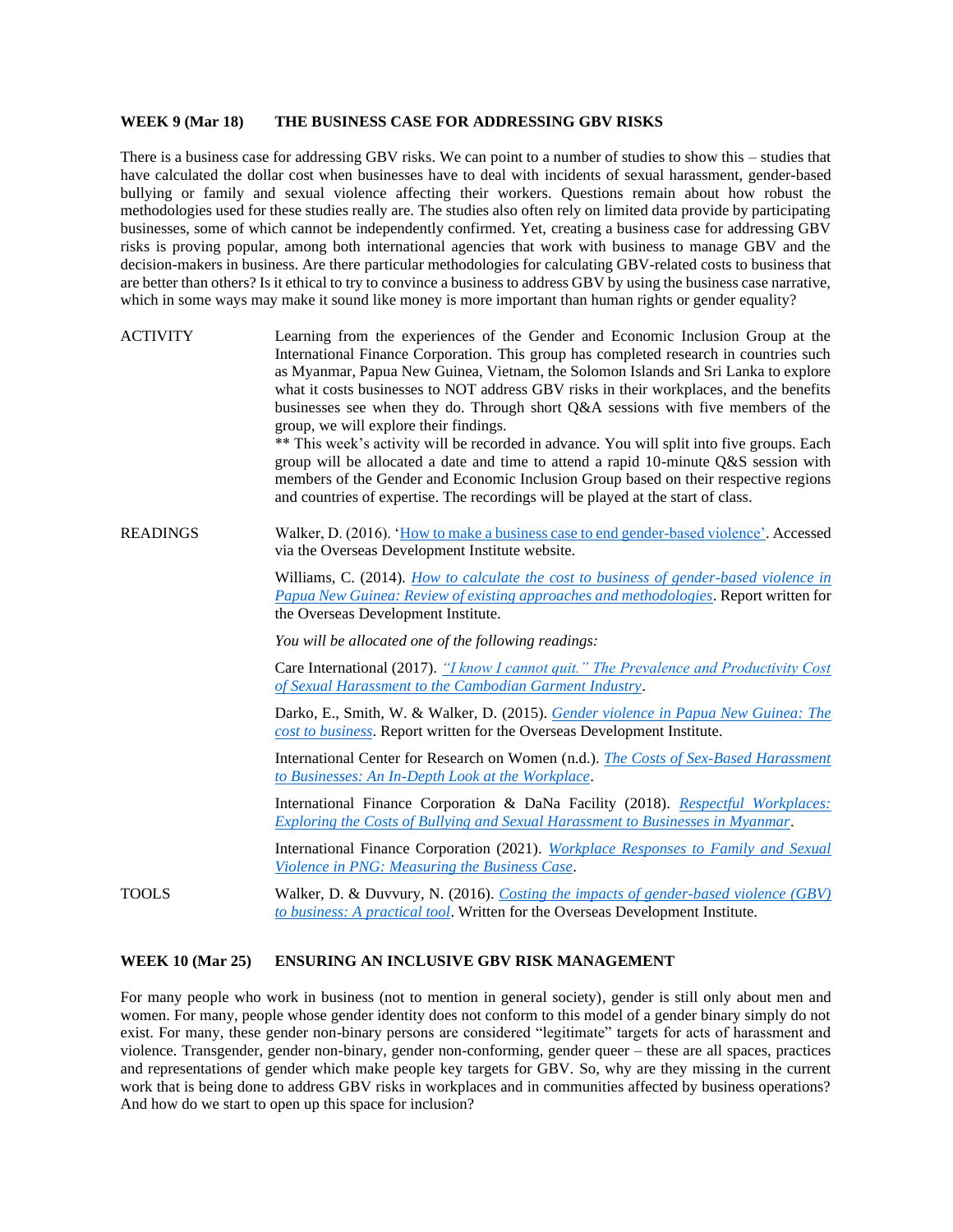| <b>ACTIVITY</b> | Q&A session with Sefin Stefura and Madonna Doucette from the Youth Project in<br>Unama'ki (Cape Breton), and Rhodes Perry, on tackling violence and harassment against<br>transgender persons in workplaces.                                                                                                                                                                                                      |
|-----------------|-------------------------------------------------------------------------------------------------------------------------------------------------------------------------------------------------------------------------------------------------------------------------------------------------------------------------------------------------------------------------------------------------------------------|
| <b>READINGS</b> | Graaff, K. (2021). 'The implications of a narrow understanding of gender-based violence',<br><i>Feminist Encounters: A Journal of Critical Studies in Culture and Politics, 5(1):</i>                                                                                                                                                                                                                             |
|                 | Lanham, M., Ridgeway, K., Castillo, B., Davis, D., Emmanuel, D., Morales, G.,<br>Cheririser, C., Rodriguez, B., Cooke, J., Santi, K. & Evens, E. (2019). "We're going to<br>leave you for last, because of how you are": Transgender women's experiences of gender-<br>based violence in healthcare, education, and police encounters in Latin America and the<br>Caribbean', Violence and Gender, 6(1): 37 - 46. |
| <b>TOOLS</b>    | United Nations Human Right Office of the High Commissioner (2017). Tackling<br>Discrimination against lesbian, gay, bi, trans, & intersex people: Standards of conduct<br>for business                                                                                                                                                                                                                            |

#### **WEEK 11 (Apr 1) DIFFICULT BUSINESS CONVERSATIONS ON GBV**

Inevitably, wherever there is a development project, the gender make-up of the workforce (i.e., predominantly cismale) and the economic power this workforce holds over people in local communities means we will see the growth of a sex work industry. We often find underground communities of men who have sex with men, as well as adolescent boys and girls involved in sexual activities with adult male workers. Many businesses work alongside communities where certain types of GBV are normalised – especially female genital mutilation, and early or forced marriage. Communities may have established ways of responding to GBV incidents that further create harm for the survivor. This is especially the case with adolescent girls who have experienced sexual violence. Can we bring these issues into our work to address business-related GBV? And if so, how do we do this without applying 'western' idea(l)s of morality and identity?

ACTIVITY Q&A session with [Laura Agustín,](https://www.lauraagustin.com/) author of *[Sex at the Margins: Migration, Labour](https://www.amazon.com/Sex-Margins-Migration-Markets-Industry/dp/1842778609)  [Markets and the Rescue Industry](https://www.amazon.com/Sex-Margins-Migration-Markets-Industry/dp/1842778609)*.

READINGS *Study one of these sets of three (3) readings:*

Agustín, L. (2006a). 'The disappearing of a migration category: Migrants who sell sex', *Journal of Ethnic and Migration Studies*, 32(1), 29 - 47.

---. (2006b). ['Contributing to "development": Money made selling sex',](https://www.lauraagustin.com/wp-content/uploads/2010/01/LAgustin_Contributing_to_Development_Money_Made_Selling_Sex.pdf) *Research for Sex Work*, 9: 8 -11.

Dasgupta, S. (2021). 'Violence in commercial sex work: A case study on the impact of violence among commercial female sex workers in India and strategies to combat violence', *Violence Against Women*, 27(15-16): 3056 - 3073.

#### **OR**

Dawthorne, N. (2015). 'Research reflections: Queering the ethnographer, queering male [sex work'](https://ojs.lib.uwo.ca/index.php/uwoja/article/view/8958/7152), *The University of Western Ontario Journal of Anthropology*, 23(1): 30 – 36.

Evens, E., Lanham, M., Santi, K., Cooke, J., Ridgeway, K., Morales, G., Parker, C., Brennan, C., de Bruin, M. Chladni Desrosiers, P., Diaz, X., Drago, M., McLean, R., Mendizabal, M., Davis, D., Hershow, R. & Dayton, R. (2019). 'Experiences of genderbased violence among female sex workers, men who have sex with men, and transgender women in Latin America and the Caribbean: A qualitative study to inform HIV programming', *BMC International Health and Human Rights*, 19(1): 9.

FHI 360 (2013). *[Exploring Gender-Based Violence among Men who Have Sex with Men,](https://www.fhi360.org/sites/default/files/media/documents/GBV%20Study%20report_Final.pdf)  [Male Sex Worker and Transgender Communities in Bangladesh and Papua New Guinea](https://www.fhi360.org/sites/default/files/media/documents/GBV%20Study%20report_Final.pdf)*.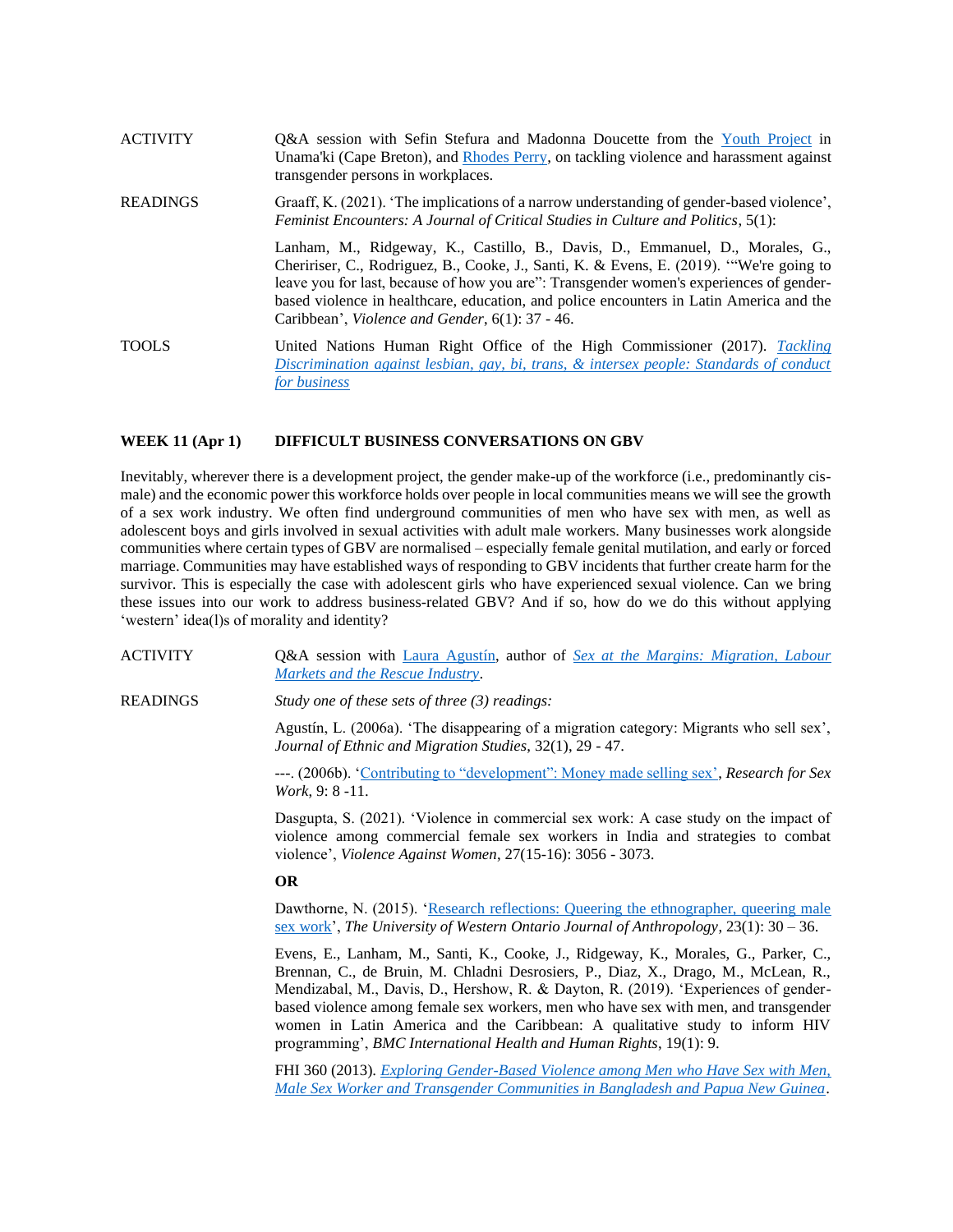## **OR**

Bows, B. (2018). 'Female genital mutilation: A form of gender based violence', in N. Lambard (ed.), *The Routledge Handbook of Gender and Violence*. Routledge.

Jewkes, R. & Morrell, R. (2011). 'Sexuality and the limits of agency among South African teenage women: Theorising femininities and their connections to HIV risk practises', *Social Science and Medicine*, 74(11): 1729 – 1737.

Warria, A. (2018). 'Girls' innocence and futures stolen: The cultural practice of sexual cleansing in Malawi', *Children and Youth Services Review*, 91: 298 - 303.

## **WEEK 12 (Apr 8) THE REAL BUSINESS OF DOING GBV RISK MANAGEMENT**

Now, after all this learning, discussion and exchange of ideas, we are finally ready to consider opportunities for work and careers in the business of GBV risk management. We will look at some sample terms of references for consultant roles and permanent roles. Each student will create a potential career map to help plan out how they might enter into this line of work, what their specific areas of interest might be, and in what way they would like to make a significant contribution. A lot of work has been done to help understand and respond to GBV risks in workplaces and affected communities. Yet, there is still so much more to do. Is this the field of work for you? If so, how can we help to find an entry point that will be rewarding for you and beneficial to the most important group of people in this entire field of work – those who are most at risk of and who are already experiencing businessrelated GBV?

| ACTIVITY | Short interviews with GBV professionals working in the private sector.<br>** Some of the interviews for this week's activity may need be recorded in advance. You<br>will split into pairs. Each pair will be given the name of a GBV professional to contact, to<br>arrange a date and time for a rapid 5-minute interview to ask about the work they do in the<br>GBV space and how they moved into their current role. You will record the interview and<br>all interviews will be played at the start of the in-person session. |
|----------|-------------------------------------------------------------------------------------------------------------------------------------------------------------------------------------------------------------------------------------------------------------------------------------------------------------------------------------------------------------------------------------------------------------------------------------------------------------------------------------------------------------------------------------|
| READINGS | For this week, you will be assigned a Terms of Reference for a previously advertised                                                                                                                                                                                                                                                                                                                                                                                                                                                |

position, and some questions to consider while reading.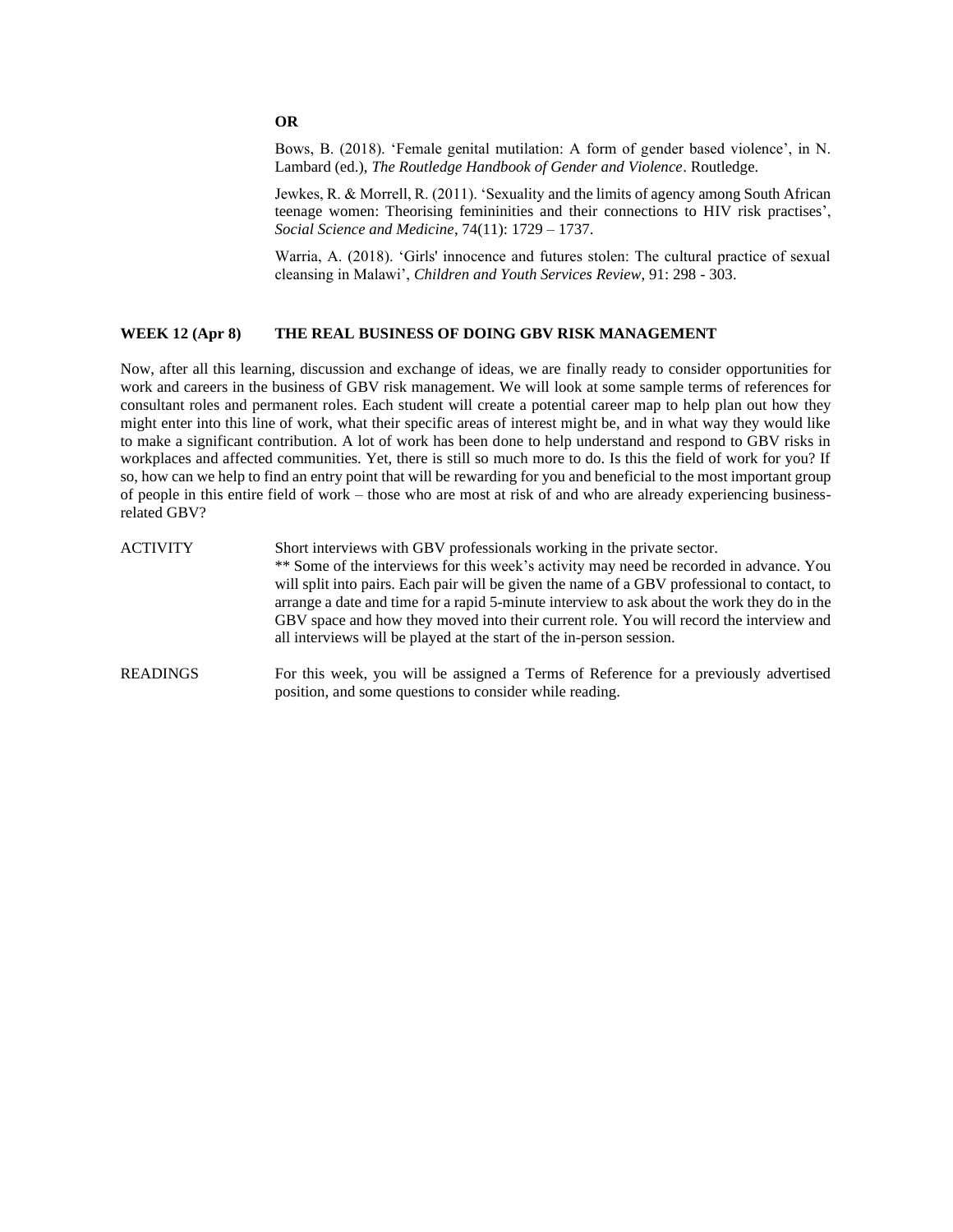## **Academic Accommodations**

#### **Learning difficulties and/or impairments**

The Paul Menton Centre for Students with Disabilities (PMC) provides services to students with Learning Disabilities (LD), psychiatric/mental health disabilities, Attention Deficit Hyperactivity Disorder (ADHD), Autism Spectrum Disorders (ASD), chronic medical conditions, and impairments in mobility, hearing, and vision. If you have a disability requiring academic accommodations in this course, please contact the PMC at 613-520-6608 or pmc@carleton.ca for a formal evaluation. If you are already registered with the PMC, contact your PMC coordinator to send me your Letter of Accommodation at the beginning of the term, and no later than two weeks before the first in-class scheduled test or exam requiring accommodation (if applicable). After requesting accommodation from PMC, meet with me to ensure accommodation arrangements are made. Please consult the PMC website for the deadline to request accommodations for the formally- scheduled exam (if applicable).

#### **Religious observance**

Students requesting accommodation for religious observances should apply in writing to their instructor for alternate dates and/or means of satisfying academic requirements. Such requests should be made during the first two weeks of class, or as soon as possible after the need for accommodation is known to exist, but no later than two weeks before the compulsory academic event. Accommodation is to be worked out directly and on an individual basis between the student and the instructor(s) involved. Instructors will make accommodations in a way that avoids academic disadvantage to the student. Instructors and students may contact an Equity Services Advisor for assistance (www.carleton.ca/equity).

#### **Pregnancy**

Pregnant students requiring academic accommodations are encouraged to contact an Equity Services Advisor in Equity Services to complete a Letter of Accommodation. Then, make an appointment to discuss your needs with the instructor at least two weeks prior to the first academic event in which it is anticipated the accommodation will be required.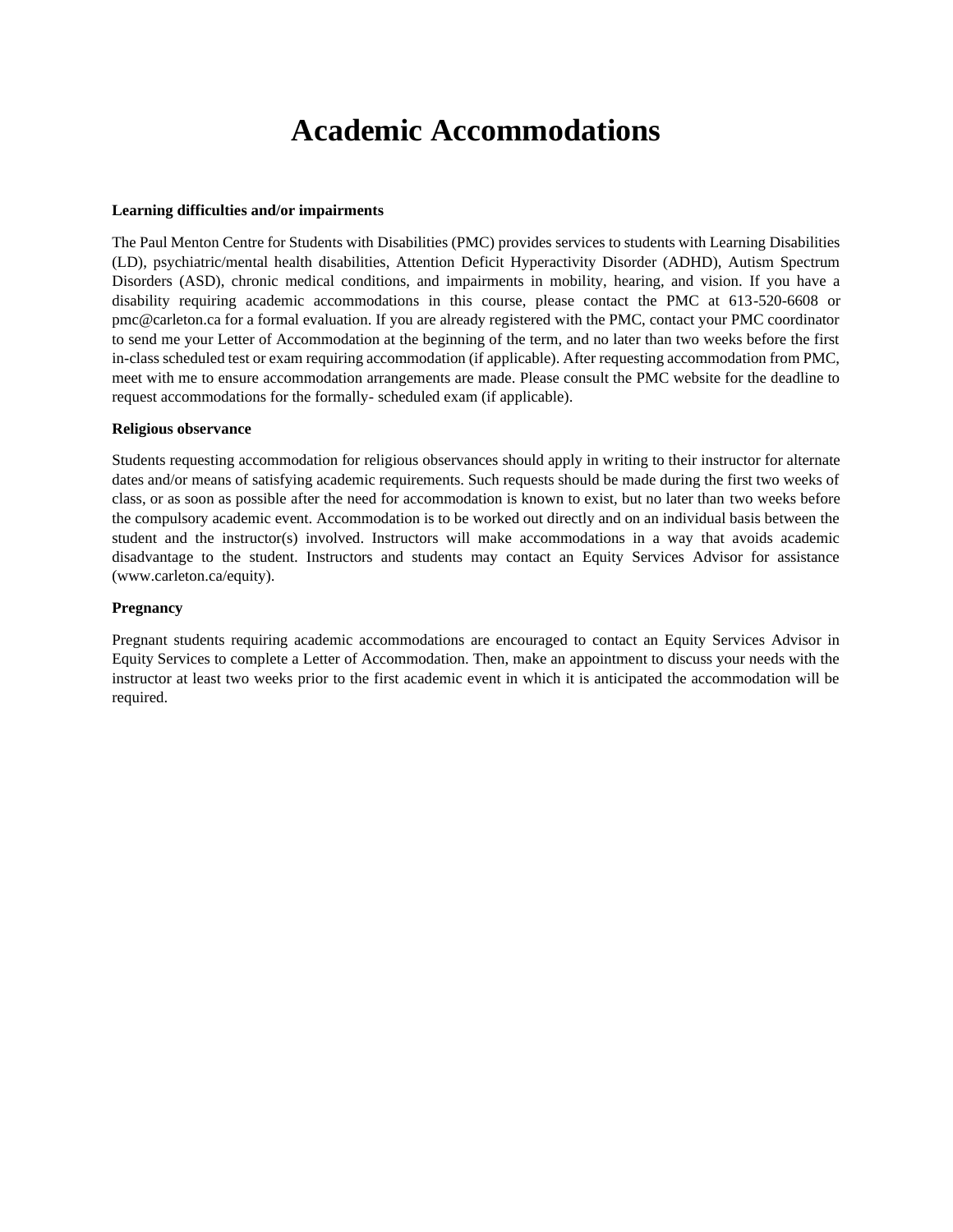# **Academic Integrity**

## **Plagiarism**

The University Senate defines plagiarism as "presenting, whether intentional or not, the ideas, expression of ideas or work of others as one's own." This can include:

- reproducing or paraphrasing portions of someone else's published or unpublished material, regardless of the source, and presenting these as one's own without proper citation or reference to the original source;
- submitting a take-home examination, essay, laboratory report or other assignment written, in whole or in part, by someone else;
- using ideas or direct, verbatim quotations, or paraphrased material, concepts, or ideas without appropriate acknowledgment in any academic assignment;
- using another's data or research findings;
- failing to acknowledge sources through the use of proper citations when using another's works and/or failing to use quotation marks;
- handing in "substantially the same piece of work for academic credit more than once without prior written permission of the course instructor in which the submission occurs."

Plagiarism is a serious offence which cannot be resolved directly with the course's instructor. The Associate Deans of the Faculty conduct a rigorous investigation, including an interview with the student, when an instructor suspects a piece of work has been plagiarized. Penalties are not trivial. They may include a mark of zero for the plagiarized work or a final grade of "F" for the course.

### **Intellectual Property**

Student or professor materials created for this course (including presentations and posted notes, labs, case studies, assignments and exams) remain the intellectual property of the author(s). They are intended for personal use and may not be reproduced or redistributed without prior written consent of the author(s). The exception to this is the business tools that students may opt to create for their main assignment. These tools will be offered into the public domain and made freely available via the website [www.factiveconsulting.com.](http://www.factiveconsulting.com/) The Instructor also maintains the copyright to all course materials; they may not be posted, uploaded, transferred, or sold without my express written consent in advance.

#### **Course Communications**

All email communication to students from BGInS will be via official Carleton university e- mail accounts and/or Brightspace. As important course and University information is distributed this way, it is the student's responsibility to monitor their Carleton email and Brightspace accounts. Please note that "I didn't check my email" will never be a valid excuse. A respectful tone is expected in all e-communication. Students can generally expect a response to any queries about the seminar course within 48 hours, weekends and holidays excepted.

## **Medical Certificates & Illness**

In the unfortunate case of illness or injury, only a Medical Certificate signed by a licensed physician and indicating that treatment/counsel was sought on the day of the missed class, assignment or examination, will be accepted. Please note: Doctors notes may not always be issued for the following reasons:

- Missed classes/labs except in extenuating circumstances.
- Minor illnesses (e.g., colds, flu).
- Past illnesses that have been resolved and that there is no documentation for.
- Obvious injuries (e.g., broken bone in a cast)."